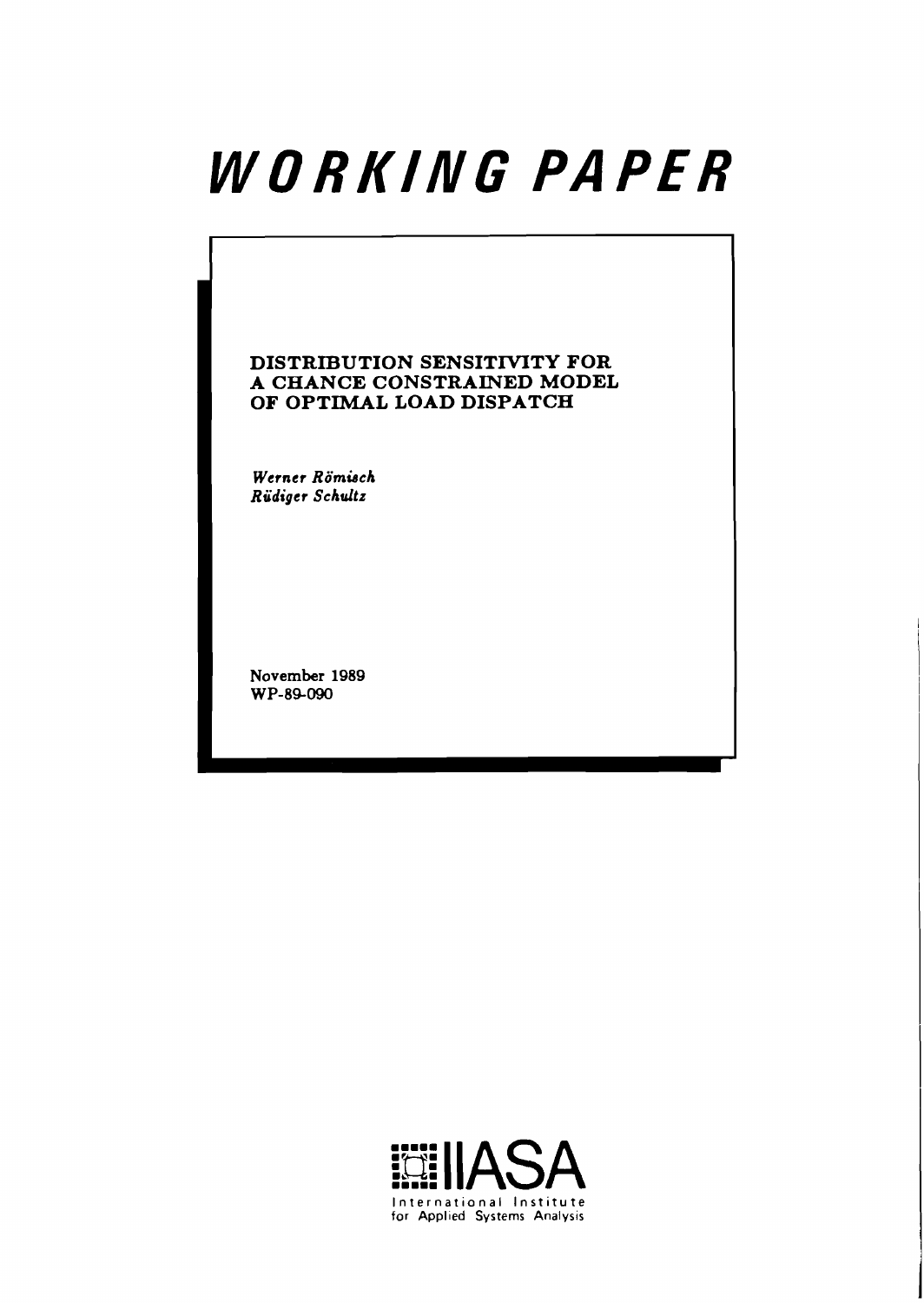#### **DISTRIBUTION SENSITNITY FOR A CHANCE CONSTRAINED MODEL OF OPTIMAL LOAD DISPATCH**

*Werner Rombch Rudiger Schultz* 

November 1989 WP-89-090

*Working Papers* are interim reports on work of the International Institute for Applied Systems Analysis and have received only limited review. Views or opinions expressed herein do not necessarily represent those of the Institute or of its National Member Organizations.

INTERNATIONAL INSTITUTE FOR APPLIED SYSTEMS ANALYSIS A-2361 Laxenburg, Austria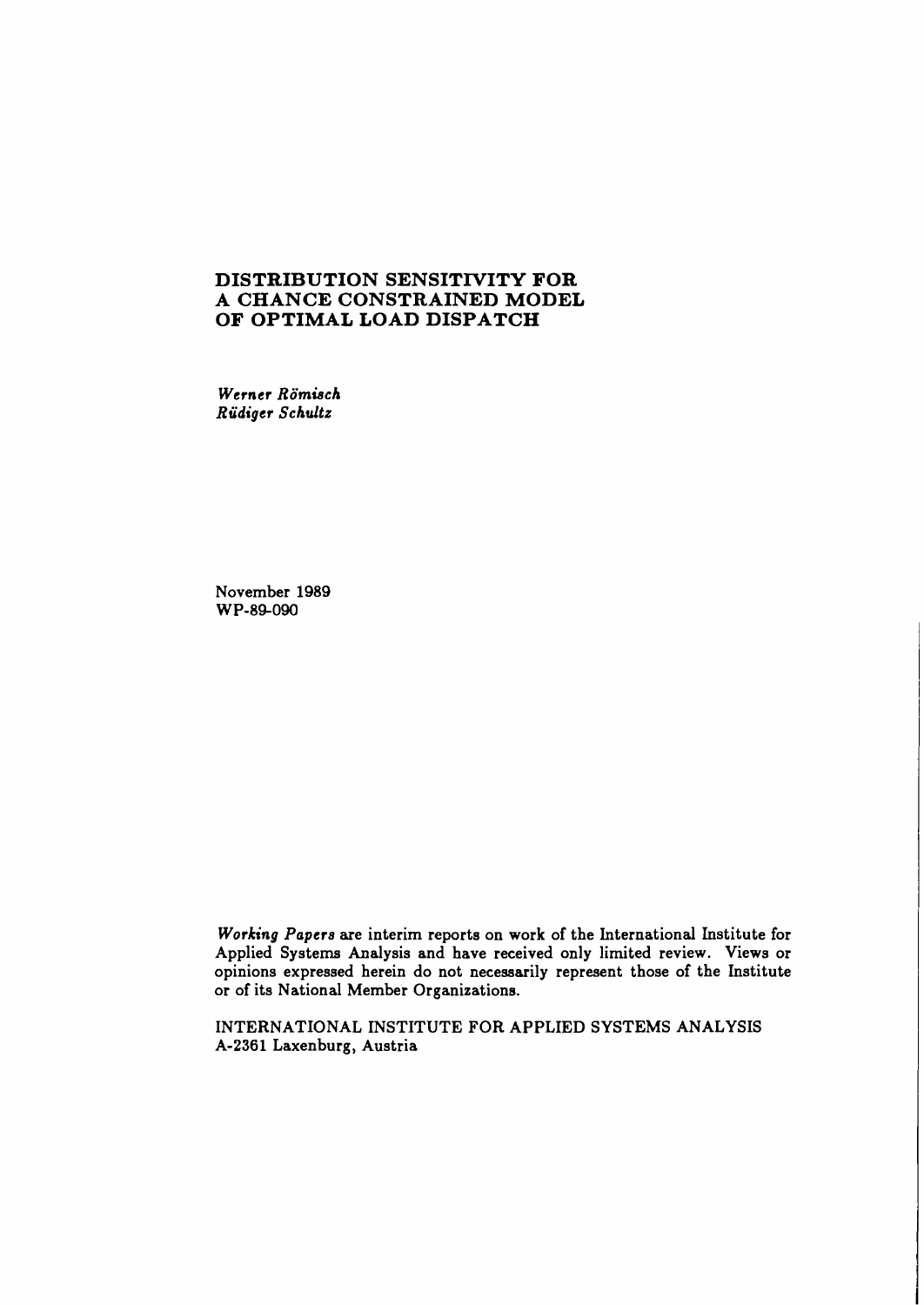#### **Foreword**

The paper extends the previous results of the authors on quantitative stability for chance constrained programming in two directions: it gives verifiable sufficient conditions for Lipschitz property and it indicates the possibility of using the results in connection with a stochastic load dispatch model. The research **was** carried out in the frame of the IIASA Contracted Study "Parametric Optimization and its Applications."

> Alexander B. Kurzhanski Chairman System and Decision Sciences Program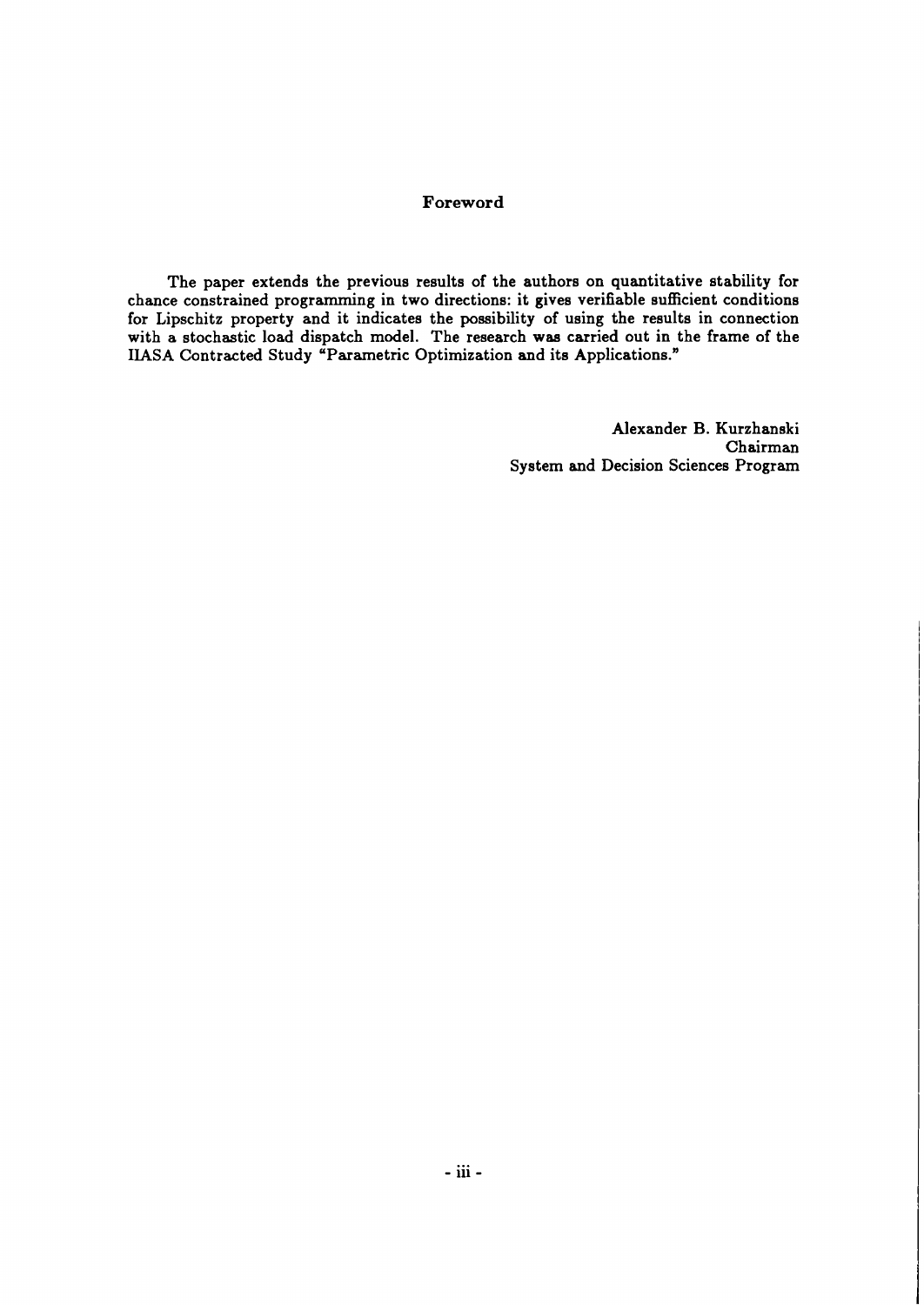## Distribution sensitivity for a chance constrained model of optimal load dispatch

werner Römisch and Rüdiger Schultz<sup>\*</sup>

#### Abstract:

Using results from parametric optimization we derive for chance conetrained etochastic programs (quantitative) etability properties for (locally) optimal values and eets of (local) minimizers when the underlying probability distribution is subjected to perturbations. Emphasis is placed on verifiable sufficient conditions for the constraint-setmapping to fulfill a Lipschitz property which is essential for the stability results. Both convex and non-convex problems are investigated.

We present an optimal-load-dispatch model with considering the demand as a random vector and putting the equilibrium between total generation and demand as a probabilistic constraint. Since in optimal load dispatch the information on the probability distribution of the demand is often incomplete, we discuss consequences of our general results for the btability of optimal generation costs and optimal generation policies.

Key words: Parametric optimization, chance constrained stochastic programming, sensitivity analysis, optimal load dispatch.

#### 1. About the Load Dispatch Model

The problem of optimal load dispatch consists of allocating amounts of electric power to generation units euch that the total generation costs are minimal while an electric power

<sup>\*</sup>  Sektion Mathematik, Humboldt-Universitat Berlin, DDR-1086 Berlin, PSF 1297, German Democratic Republic.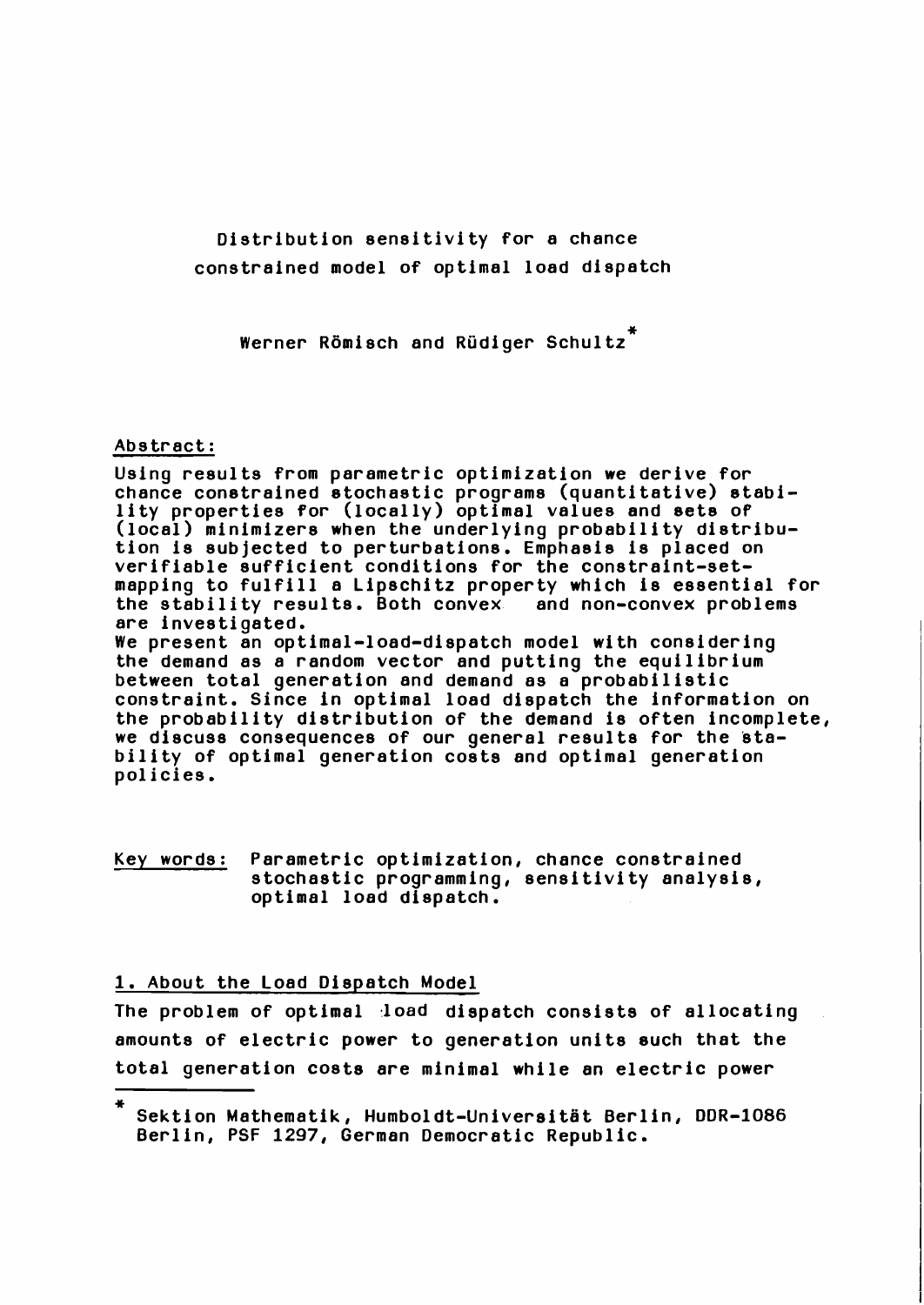demand is met and certain additional constraints are satisfied. Our purpose is to obtain an optimal production policy for an energy production system consisting of thermal power stations, pumped storage plants and an energy contract for a time period up to one day with a discretization into hourly or half-hourly intervals. Unit commitment and network questions are excluded.

Of course, there is plenty of literature on optimal load dispatch reflecting work beginning with models much more comprehensive than the one presented here and ending with adapted solution procedures and computer codes to find optcomprehensive than the one presented here and ender<br>adapted solution procedures and computer codes to<br>mal schedules (cf. [9],[10],[11],[19],[32],[34]).

Disregarding a quadratic term in the objective and one nonlinear constraint our model is a linear one. From practical viewpoint, however, an incorporation of further nonlinearities would improve the reflection of the reality. Such nonlinearities, if not being too curious, even not destroyed the basis of our distribution sensitivity analysis.

Nevertheless, we prefered to keep the model linear wherever it is possible, since we wanted to have a practicable model also from numerical viewpoint. Due to the number of time discretization intervals, we will face a large-scaled problem already for a comparatively low number of generating units.

A special feature of our model is that we take into account the randomness of the electrical power demand. The equilibrium between total generation and demand is modeled as a probabilistic (or chance) constraint, thus obtaining a high reliability for the equilibrium to hold when the demand is considered as a random vector. Since in practice in general the probability distribution of this random vector is not completely available, the question arises whether our model is a proper one in the sense that optimal solutions behave stable under perturbations of the probability distribution of the demand. For this reason in Section 2 we study qualitative and quantitative aspects of solution stability in chance constrained programming where the entire probability distribution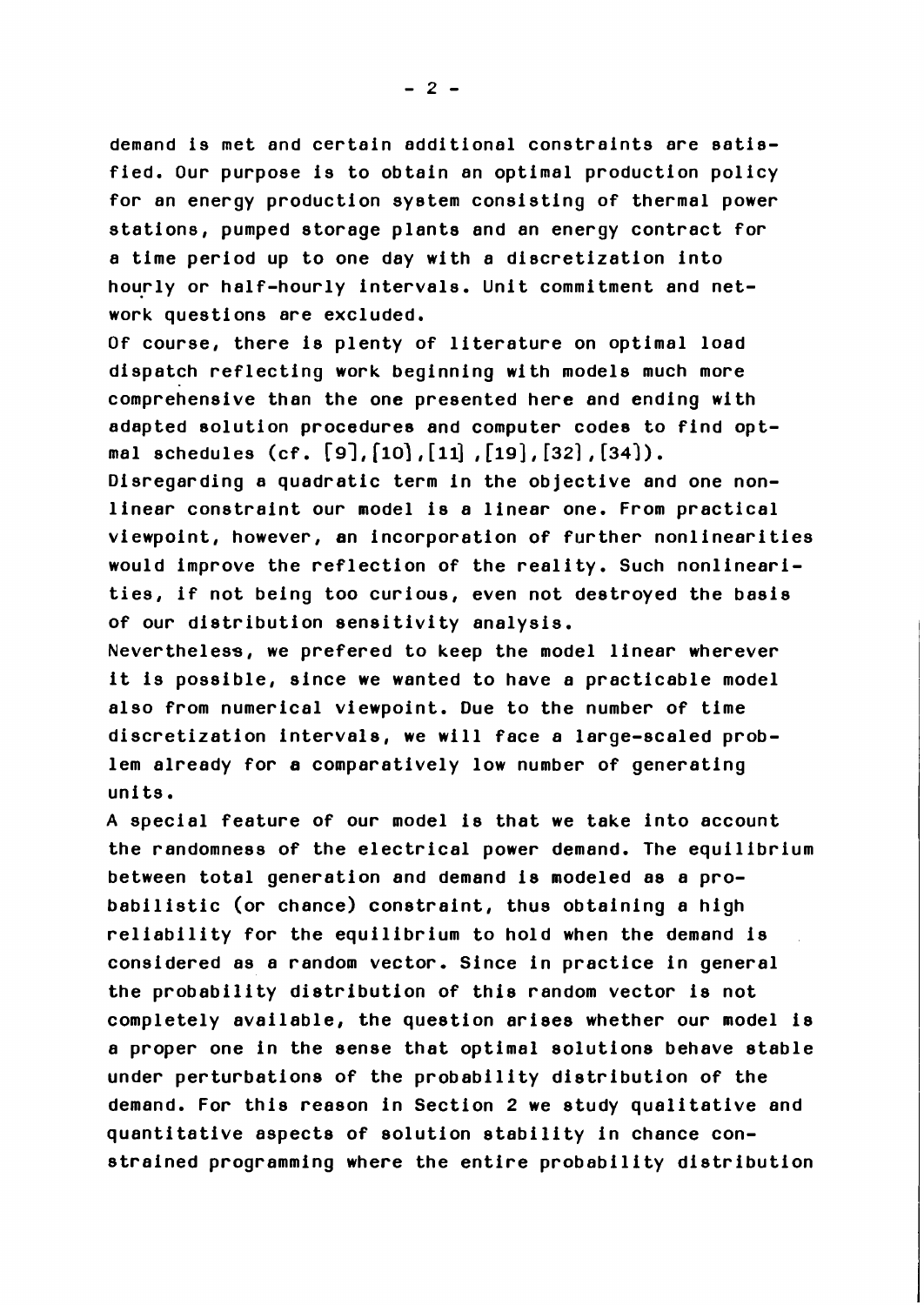is considered as a parameter the optimization problem depends on. We use a parametric programming framework and we are aiming at comprehensible and verifiable sufficient conditions for stability.

Let K and **M** denote the number of thermal power stations apd pumped storage plants, respectively, the system comprises and N be the number of subintervals in the discretization of the time period. The (unknown) levels of production in the thermal power stations and the pumped storage plants are time period. The (unknown) levels of production in the ther-<br>mal power stations and the pumped storage plants are<br>y<mark>i</mark> (i=1,...,K; r=1,...,N), s<sub>r</sub> (j=1,...,M; r=1,...,N) (genera<sub>:</sub> tion mode) and  $w_r^j$  (j=1,...,M; r=1,...,N) (pumping mode). By  $z_n$  (r=1,..., N) we denote the (unknown) amounts for energy purchased or sold according to the contract. The total generation costs are given by the fuel costs of the thermal power stations (which are assumed to be a strictly convex quadratic function of the generated power, cf. [31], [32]) plus the costs (respectively takings) according to the energy constract (which are a linear function of the power). Concerning pumped storage plants we remark that sometimes **((91,** (101) the stock in the upper dam is evaluated by a certain function such that another term enters the objective, which reflects the costs and takings, respectively, according to the change of stock caused by the operation of the plant. In our model, however, we do not pursue this, and hence the objective becomes

$$
y^T Hy + h^T y + g^T z \qquad (1.1)
$$

where  $y \in \mathbb{R}^{KN}$ ,  $z \in \mathbb{R}^{N}$ ,  $H \in L(\mathbb{R}^{KN}, \mathbb{R}^{KN})$  is positive definite and diagonal,  $h \in \mathbb{R}^{\overline{KN}}$  and  $g \in \mathbb{R}^N$ .

According to the discretization of .the time period we have a demand vector d' (of dimension N) which is understood as a random vector with distribution  $\mu \in \mathcal{P}(R^N)$  - the set of all Borel probability measures on  $\mathbb{R}^N$ . Claiming that a generation (y,s,w,z) fulfills the demand with probability  $p_{0} \in (0,1)$  then means that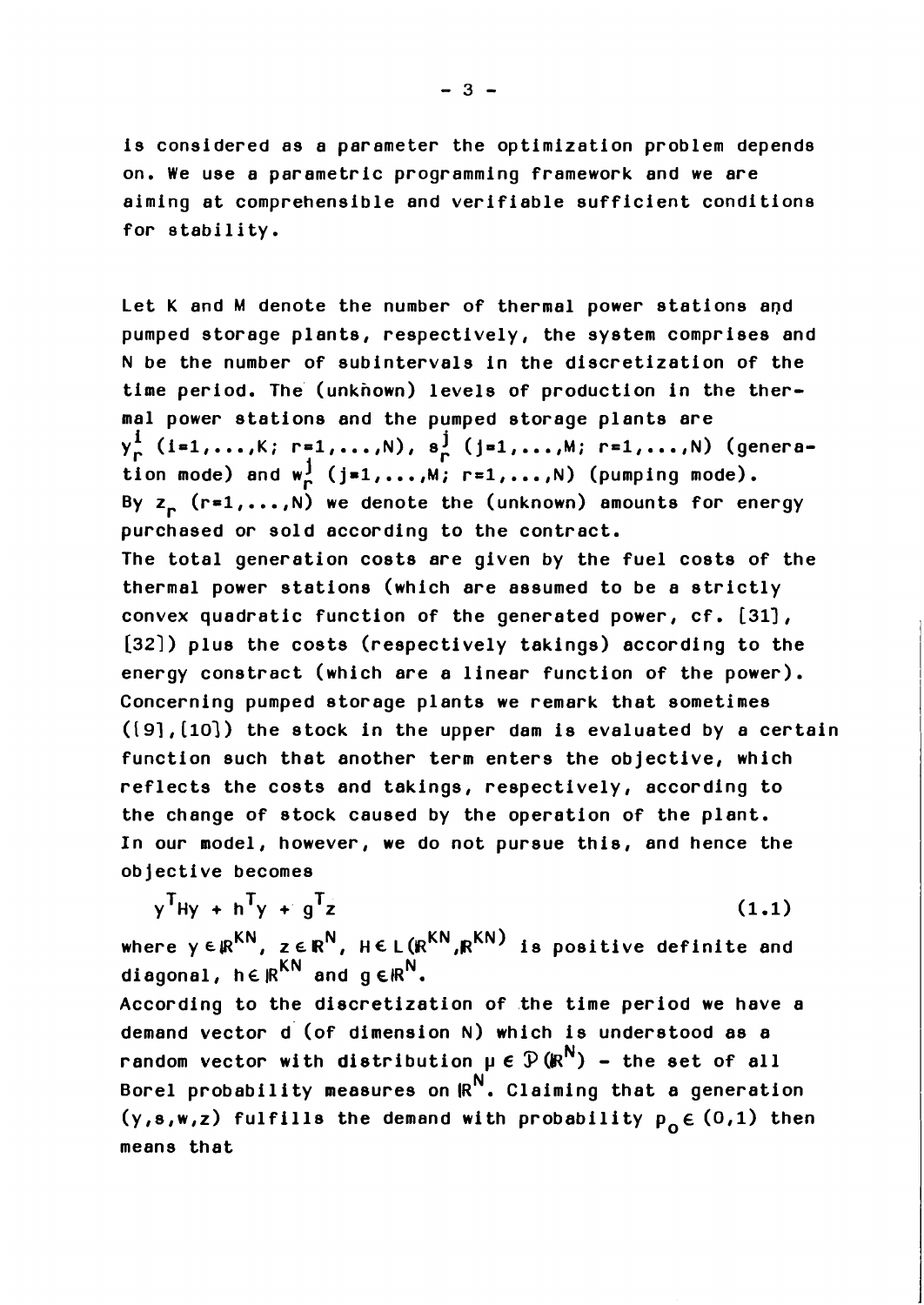$$
\mu({a \in \mathbb{R}^N : \sum_{i=1}^K \gamma_r^i + \sum_{j=1}^M (s_r^j - w_r^j) + z_r^2 d_r, r = 1, ..., N}) \geq p_0.
$$
 (1.2)

In addition to this probabilistic constraint we take into account conditions which characterize the operation of the different plants:

$$
\underline{a}_{1} \leq y \leq \overline{a}_{1}, 0 \leq s \leq \overline{a}_{2}, 0 \leq w \leq \overline{a}_{3}, \underline{a}_{4} \leq z \leq \overline{a}_{4}; \qquad (1.3)
$$
  

$$
S_{j}^{00} - S_{j}^{0} \leq \sum_{r=1}^{T} (s_{r}^{j} - \eta_{j} w_{r}^{j}) \leq S_{j}^{00} (j=1,...,M; \tau=1,...,N); (1.4)
$$

$$
\sum_{r=1}^{N} (s_r^j - \eta_j w_r^j) = b_{1j} (j=1,...,M), \sum_{r=1}^{N} z_r = b_2.
$$
 (1.5)

Restrictions for the power output are modeled in (1.3). The inequalities (1.4) reflect the balance between generation and pumping (measured in energy) in the pumped storage plants,  $S^{00}_{\texttt{i}}$  and  $S^{0}_{\texttt{i}}$  denote the initial respectively maximal stocks (in energy) in the upper dam. For each pumped storage plant we assume that the maximal stock (in water) of the upper dam equals that of the lower dam and that no additional in- or outflow occurs. We then put the pumping efficiency, denoted  $\eta_j$ , as the quotient of the energy that is gained when letting the full content of the upper dam go down and the energy that is needed when pumping the full content of the lower dam upward. A further refinement of the model is possible if the pumping efficiency is not put as a constant but as a function of the actual stock in the upper dam  $(cf. [16])$ . The equations (1.5) are balances over the whole time period for the pumped storage plants and according to the energy contract, respectively. The model can be supplemented by further linear (non-probabilistic) constraints, for instance those reflecting fuel quotas in the thermal power stations.

Due to the practical background (generation costs in each thermal plant are strictly monotonically increasing) the function  $y^T$ Hy + h<sup>T</sup>y is strictly monotonically increasing in each component of y with respect to the corresponding onedimensional projection of the KN - dimensional interval  $\left[\frac{a}{1}, \overline{a}_{1}\right]$ .

 $\boldsymbol{A}$   $\boldsymbol{A}$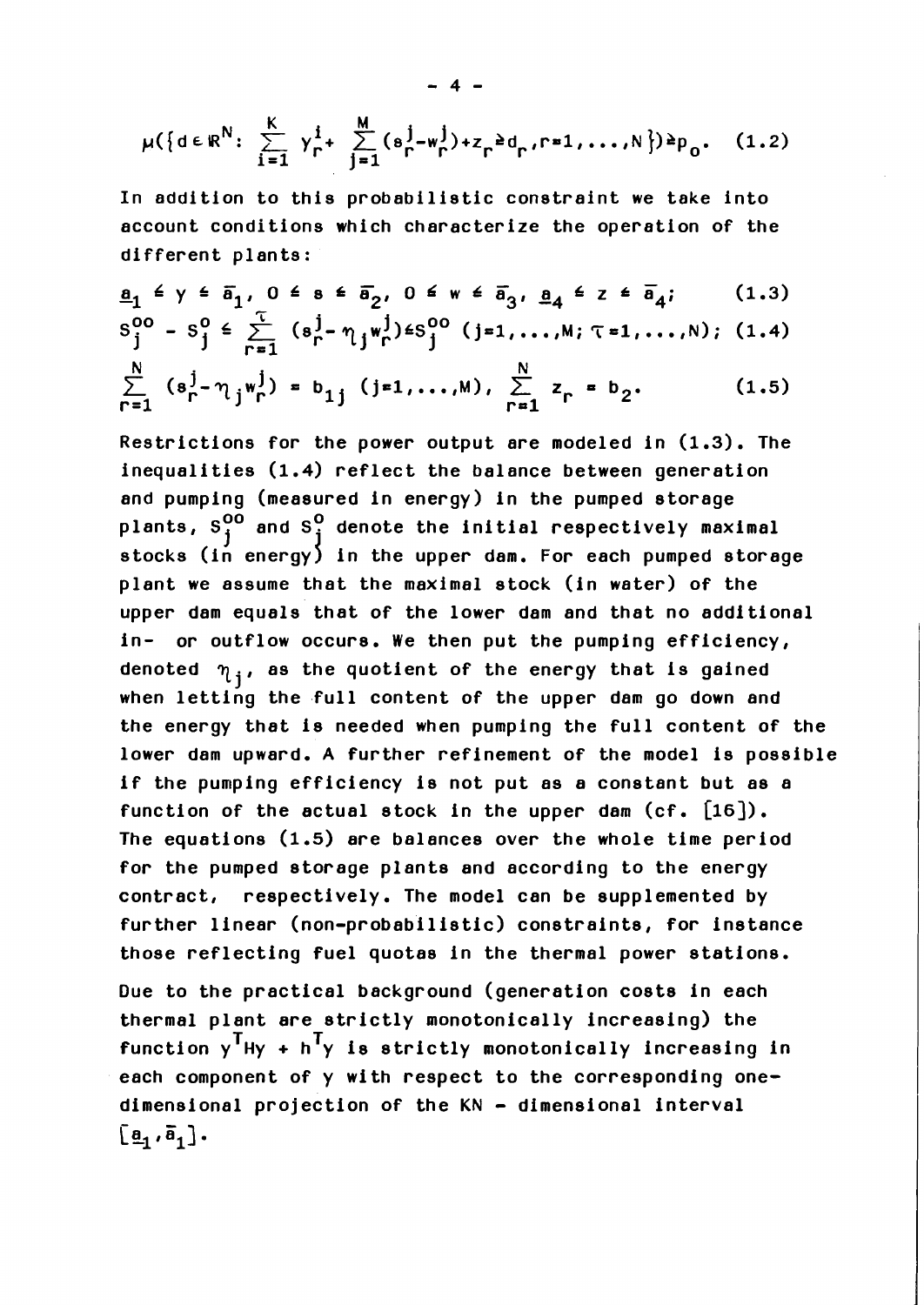A special feature of the above model ia that different variables have been introduced for the pumping and the generation modes in the pumped storage plants. For this reason there should be additional constraints to exclude situations where for some  $j \in \{1, ..., M\}$  and  $r \in \{1, ..., N\}$ both  $s_n^j > 0$  and  $w_n^j > 0$ . However, such constraints can be omitted which might be seen as follows: Let (y,s,w,z) be an optimal solution to the problem given by  $(1.1)$  -  $(1.5)$  and let there be  $j \in \{1, ..., M\}$  and by (1.1) - (1.5) and let there be  $j \in \{1, \ldots, M\}$  and<br>re  $\{1, \ldots, N\}$  such that  $s_0^j > 0$  and  $w_1^j > 0$ . According to whether  $s_{\Gamma}^{j}$  -  $\eta_{j}w_{\Gamma}^{j}$   $\geq 0$  or  $s_{\Gamma}^{j}$  -  $\eta_{j}w_{\Gamma}^{j}$  < 0 we construct a point  $(\overline{x}, \overline{z}, \overline{w}, \overline{z})$  which differe from  $(y, z, w, \overline{z})$  orly in the company  $(\overline{y},\overline{s},\overline{w},\overline{z})$  which differs from  $(y,s,w,z)$  only in the components  $\bar{s}^j_r$  and  $\bar{w}^j_r$ . We put

$$
\overline{s}_{\Gamma}^{j} := s_{\Gamma}^{j} - \eta_{j} w_{\Gamma}^{j}, \overline{w}_{\Gamma}^{j} := 0 \quad \text{if } s_{\Gamma}^{j} - \eta_{j} w_{\Gamma}^{j} \ge 0 \text{ and}
$$
  

$$
\overline{s}_{\Gamma}^{j} := 0, \overline{w}_{\Gamma}^{j} := -\frac{1}{\eta_{j}} s_{\Gamma}^{j} + w_{\Gamma}^{j} \text{ else.}
$$

In both situations we then have

$$
\overline{s}_{\Gamma}^{j} - \eta_{j} \overline{w}_{\Gamma}^{j} = s_{\Gamma}^{j} - \eta_{j} w_{\Gamma}^{j} \quad \text{and} \quad (1.6)
$$
\n
$$
\overline{s}_{\Gamma}^{j} - \overline{w}_{\Gamma}^{j} > s_{\Gamma}^{j} - w_{\Gamma}^{j}.
$$

 $\overline{r}$  =  $\overline{r}$  =  $\overline{r}$ ) From this we conclude that  $(\bar y, \bar s, \bar w, \bar z)$  fulfills  $(1.2)$  -  $(1.5)$ Furthermore, the objective values for  $(y, s, w, z)$  and  $(\bar{y}, \bar{s}, \bar{w}, \bar{z})$ <br>are the same. hence, if  $(y, s, w, z)$  is optimal so is  $(\bar{y}, \bar{s}, \bar{w}, \bar{z})$ , and the latter point can be obtained from the former one very easily.

In the case  $y = \overline{y} \neq g_1$  the argument can be extended: Consider one component, say  $\overline{y}_r^{\overline{i}}$ , of  $\overline{y}$  in which  $\overline{y}$  differs from  $\underline{a}_1$ . Then there exists  $\epsilon > 0$  such that the point  $(\tilde{\mathsf{y}}, \tilde{\mathsf{s}}, \tilde{\mathsf{w}}, \tilde{\mathsf{z}})$ whose components coincide with those of  $(\overline{\mathsf{y}},\overline{\mathsf{s}},\overline{\mathsf{w}},\overline{\mathsf{z}})$  with the exception of  $\overline{\gamma}_{_{\mathbf{\Gamma}}}^1$  where we put  $\overline{\gamma}_{_{\mathbf{\Gamma}}}^1$  -E instead fulfills constraint  $(1.2)$  (note that  $(1.6)$  holds) and  $-$  of course  $-$  the remaining constraints. Due to strict monotonicity, however, the objective value of  $(\tilde{y},\tilde{s},\tilde{w},\tilde{z})$  is less than that of  $(y, s, w, z)$ . Hence  $(y, s, w, z)$  cannot have been optimal.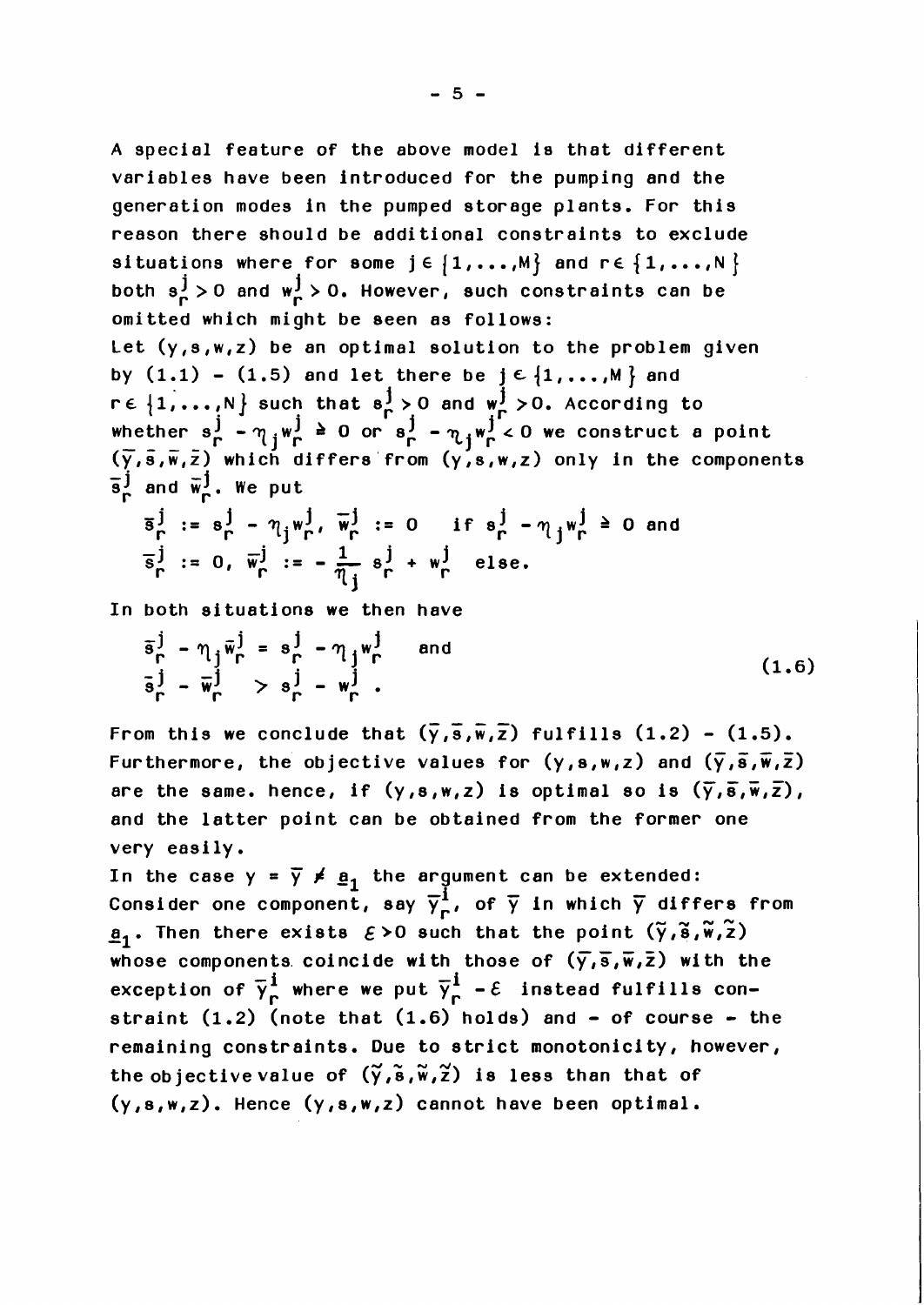From the formal point of view our model can be expressed as  
\nmin 
$$
\{f(x): x \in X_0, \mu(\{d \in \mathbb{R}^N : Ax \ge d\}) \ge p_0\}
$$
 or  
\nmin  $\{f(x): x \in X_0, F_\mu(Ax) \ge p_0\}$  (1.7)

where  $x = (y, s, w, z) \in \mathbb{R}^m$  with  $m := N(K+2M+1)$ ,  $f(x)$  is defined by  $(1.1)$ ,  $X_0 \subset \mathbb{R}^m$  is the bounded convex polyhedron given by  $(1.3)$  -  $(1.5)$ ,  $A \in L(R^m, R^N)$  is a suitable matrix,  $\mu$  is the probability distribution of the (random) demand and  $F_{11}$  its distribution function.

## 2. Sensitivity Analysis

Let us consider the following general chance constrained model

$$
\min\{f(x): x \in \mathbb{R}^m, \ \mu(\{z \in \mathbb{R}^8: x \in X(z)\}) \geq p_0\} \tag{2.1}
$$

where f is a real-valued function defined on  $\mathbb{R}^m$ , X is a set-valued mapping from  $\kappa^{\mathbf{s}}$  into  $\kappa^{\mathbf{m}}$ ,  $\rho_{\alpha} \in (0,1)$  is a prescribed probability level and  $\mu$  is a probability distribution on  $\mathbb{R}^8$ . For basic results on chance constrained problems consult [13], [36] and the references therein.

We are going to study the behaviour of  $(2.1)$  with respect to (small) perturbations of the probability distribution **p.** Our approach relies on stability results for parametric optimization problems with parameters varying in metric spaces (see [15] for quantitative and  $[1]$ ,  $[25]$  for qualitative aspects). As parameter space we consider the space  $\mathcal{P}(\mathbb{R}^8)$  of all Borel probability measures on  $R^8$  equipped with a suitable metric. We are aiming at (quantitative) continuity properties for the mappings assigning to each parameter the (local) optimal value and the set of (local) minimizers, respectively. Because of its central place in the convergence theory for probability measures it seems appropriate to study stability with respect to the topology of weak convergence on  $P(R^8)$ . This has been done in the analysis carried out in [14] (using the results of [25]) and in [35]. An example in [28] indicates that stability of (2.1) with respect to the topology of weak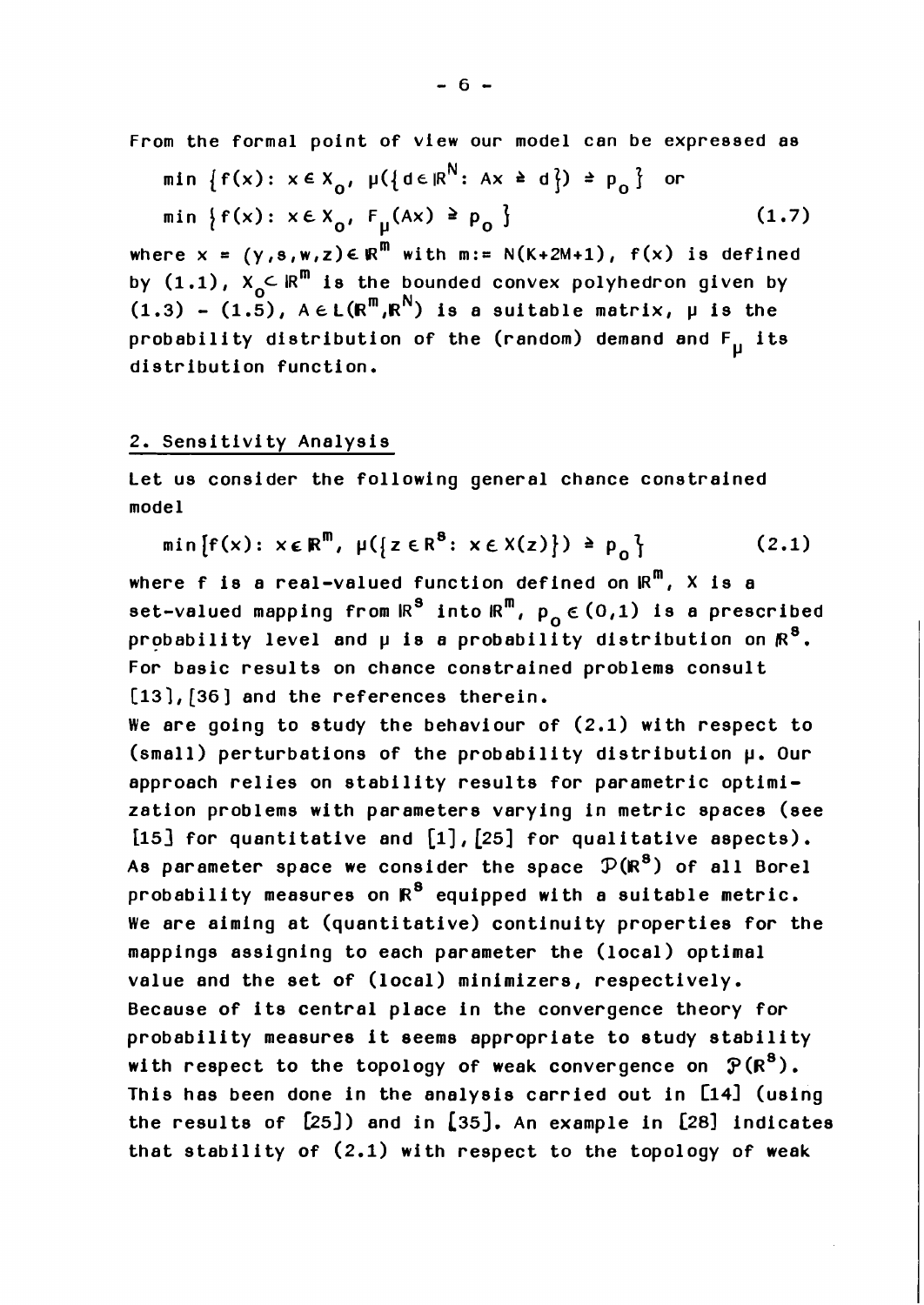convergence cannot be expected in general without additional smoothness assumptions on the measure  $\upmu$ . It turned out in [29], [27] and [28] that the so-called  $\mathcal{B}_1$ -discrepancy

 $\alpha_{\mathcal{R}}(\mu,\nu) := \sup \{ \mid \mu(B) - \nu(B) \mid : B \in \mathcal{B} \} (\mu, \nu \in \mathcal{P}(R^{8}))$ , (2.2) where  $\mathfrak{F}_3$  is a proper subclass of Borel sets in  $\mathbb{R}^8$ , is a suitable metric on  $P(\mathbb{R}^8)$  for the sensitivity analysis of  $(2.1)$ . In the following,  $\beta$  will be chosen such that  $\alpha_{\beta}$  forms a metric on  $P(\mathbb{R}^3)$  (i.e.  $\frac{3}{26}$  is a determining class [8]) and that it contains all the pre-images  $X^{-}(x) := \{z \in \mathbb{R}^{8} : x \in X(z)\}\$  $(x \in \mathbb{R}^m)$ . We also refer to [5] where sensitivity of optimal solutions to chance constrained problems involving parameterdependent distributions is investigated by an approach via the implicit function theorem (cf. [7]). Stability in chance constrained programming is studied also in [30] and [33]. Whereas the results of  $[30]$  are relevant for approximation schemes, [33] deals with a statistical approach.

Next we introduce some basic concepts and notations which are used throughout. For  $\varphi \in \mathcal{P}(\mathbb{R}^{\mathbf{S}})$  we denote by  $F_{\varphi}$  the distribution function of  $\sqrt{ }$  and set for  $p \in [0,1]$ c<sub>p</sub>( $\varphi$ ):=  $\{x \in \mathbb{R}^m : \varphi(x^-(x)) \geq p\}$ , hence problem (2.1) becomes C<sub>p</sub>(♡):= {x ER":♡(X (x)) ≥ p }, hence problem (2.1) become<br>min {f(x): x ∈ C<sub>p</sub> (µ)}. Given V ⊆ R<sup>m</sup> and ♂ ∈  $\mathcal{P}(\mathbb{R}^8)$  we denote  $\varphi_{\mathsf{v}}(\varphi):=\inf\left\{\mathsf{f}(\mathsf{x})\colon\, \mathsf{x}\in \mathtt{C}_{\mathsf{n}}\ (\varphi) \cap\ \mathtt{c}\mathsf{1}\ \mathsf{V}\right\}$  and Po  $\psi_{V}(\varphi):=\left\{x\in C_{p_{\alpha}}(\varphi) \cap \text{cl } V: f(x)=\varphi_{V}(\varphi)\right\},$ where we employ the abbreviation cl for closure. Following

 $[25]$ ,  $[15]$  we call a nonempty subset M of  $\mathbb{R}^m$  a complete local minimizing set (cLM set) for (2.1) with respect to Q if Q is an open subset of  $\kappa^m$  such that Q  $\supset$  M and M =  $\psi_Q(\mu)$ . Later on we will briefly say that  $\Psi_0(\mu)$  is a CLM set for (2.1) which means that the set in question is a CLM set for (2.1) with respect to Q. Examples for CLM sets are the set of global minimizers (which we shall denote by  $\Psi(\mu)$  and, accordingly, the global optimal value by  $\varphi(\mu)$ ) or strict local minimizing points.

We call a multifunction  $\Gamma$  from a metric space (T,d) to  $\mathbb{R}^m$ 

 $-7 -$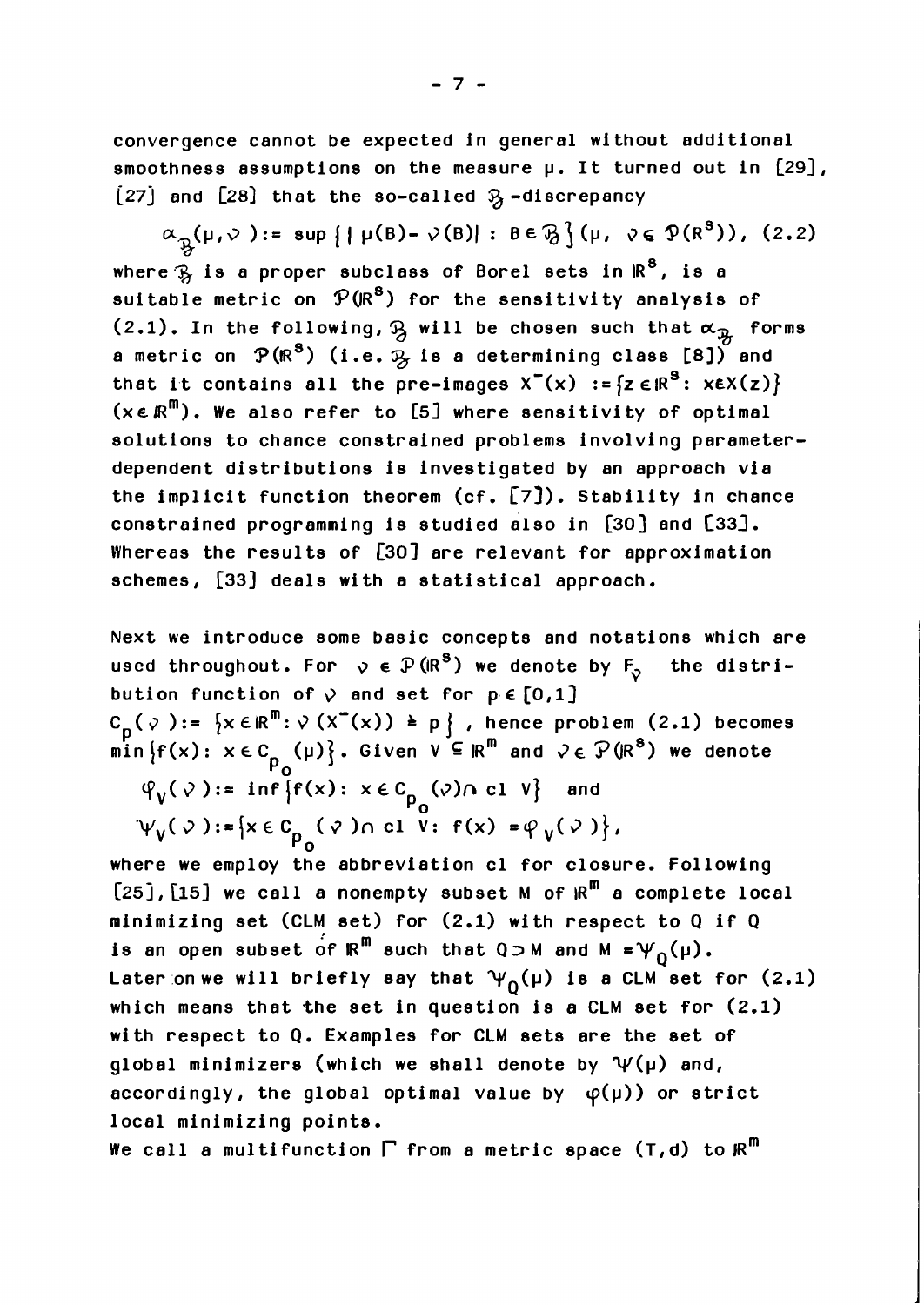closed at  $t_0 \in T$  if  $t_k \rightarrow t_0$ ,  $x_k \rightarrow x_0$ ,  $x_k \in \Gamma(t_k)$  (ke N) imply  $x_0 \in \overline{\Gamma(t_0)}$ ,  $\Gamma$  is said to be upper semicontinuous (usc) at t<sub>o</sub>∈ T if for any open set G  $\supset \Gamma(t_{o})$  there exists a neighbourhood U of  $t_0$  such that  $\Gamma(t) \subset G$  whenever  $t \in U$ , and  $\Gamma$ is said to be pseudo-Lipschitzian at  $(x_0, t_0) \in \bigcap (t_0) \times I$ (cf. [26]) if there are neighbourhoods U and V of  $t_0$  and  $x_0$ , respectively, and a constant L> 0 such that

$$
\Gamma(t) \cap V \subseteq \Gamma(\tilde{t}) + Ld(t, \tilde{t})B_m
$$
 whenever  $t, \tilde{t} \in U$ ,

where  $B_m$  is the closed unit ball in  $\mathbb{R}^m$ . For  $x_0 \in \mathbb{R}^m$  and  $\epsilon > 0$ we denote  $B(x_0, \epsilon) := \{x \in \mathbb{R}^m : ||x - x_0|| \le \epsilon\}$  (thus  $B_m = B(0,1)$ ), where  $\|\cdot\|$  is the Euclidean norm on  $\mathbb{R}^m$ .

The following theorem asserts in a fairly general frame sensitivity properties for solutions of a parametric chance constrained problem. The proof which relies on stability results for abstract parametric programming problems obtained by D. Klatte in  $[15]$  can be found in  $[27]$  (Theorem 5.4).

#### Theorem 2.1:

Let in (2.1)  $\mu \in \mathcal{P}(\mathbb{R}^{\mathbb{S}})$ ,  $p_{0} \in (0,1)$  and  $\{X^-(x): x \in \mathbb{R}^{\mathbb{N}}\} \subseteq \mathcal{P}$ .<br>Let further X be a closed multifunction and f be locally Lipschitzian. Assume that there exists a bounded open set V $\subset$   $\mathsf{IR}^{\mathsf{m}}$  such that  $\mathsf{\Psi}_{\mathsf{V}}(\mathsf{\mu})$  is a CLM set for (2.1). Let the multifunction  $p \mapsto c_{p}(\mu)$  be pseudo-Lipschitzian at each  $(x_0, p_0) \in \Psi_V(\mu)$   $\{p_0\}.$ 

Then  $\Psi_V$  is usc at  $\mu$  with respect to the metric  $\alpha_{\hat{\mu}_A}$  on  $\hat{\Psi}$  (IR<sup>S</sup>) and there exist constants L > 0 and  $\delta$  > 0 such that

 $\Psi_{v}(\nu)$  is a CLM set for (2.1) and

 $\varphi_{\mathbf{V}}(\mathbf{\mu}) - \varphi_{\mathbf{V}}(\mathbf{V}) \leq L \alpha_{\mathbf{P}}(\mathbf{\mu}, \mathbf{V})$  whenever  $\alpha_{\mathbf{R}}(\mathbf{\mu}, \mathbf{V}) < \delta$ .  $\frac{a}{2}$  and  $\frac{a}{2}$ 

Under more restrictive assumptions it is possible to quantify also the upper semicontinuity of the solution set mapping.

#### Theorem 2.2:

Let  $\mu$ ,  $p_{0}$ ,  $x$ ,  $x_{0}$  and f be as in Theorem 2.1. Let further  $| \cdot |_{*}$  be a (non-trivial) semi-norm on  $\mathbb{R}^m$ .

Assume that there exist  $x_0 \in C_0$  (µ) and constants  $c > 0$ ,  $\varphi > 0$ Po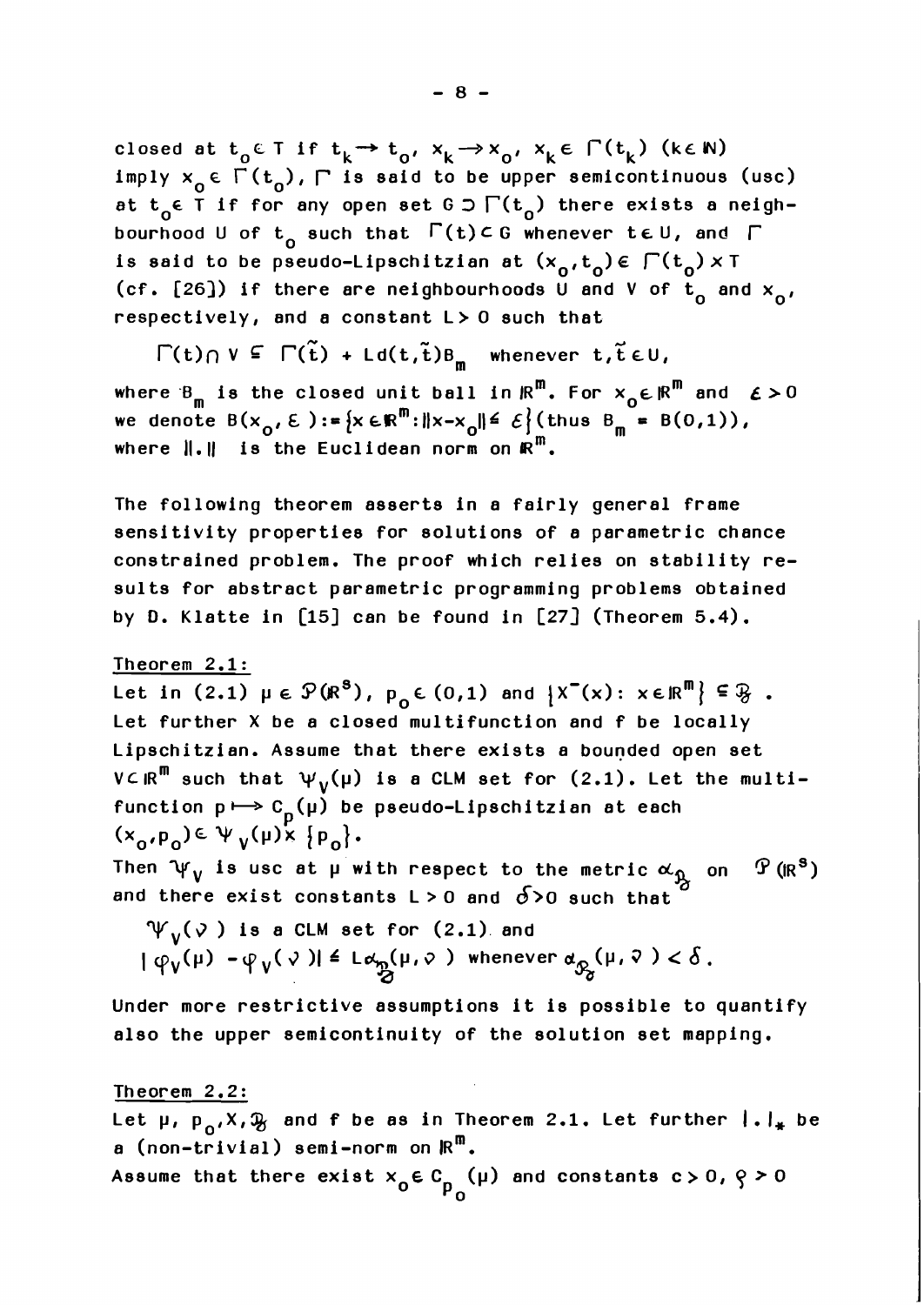and q  $\geq 1$  such that for all  $x \in C_{n}$  (µ) $\cap$  B( $x_{0}$ , $\infty$ ) we have

$$
f(x) \ge f(x_0) + c|x-x_0|^{\frac{q}{4}}
$$
 (2.3)

Further, let the multifunction  $p \mapsto C_p(\mu)$  be pseudo-Lipschitzian at  $(x_0, p_0)$ . Then there exist  $\mathcal{E} \in (0,q]$ ,  $L > 0$  and  $d > 0$  such that with V taken as the open ball in  $\mathbb{R}^m$  around  $x_n$  with radius  $\epsilon$  the set  $\Psi_{V}(\nu)$  is a CLM set for (2.1) and

 $|x-x_{0}|^{q}_{*} \leq L \alpha_{R}(\mu,\nu)$  for all  $x \in \Psi_{V}(\nu)$ , whenever  $\alpha_{\mathfrak{B}_n}(\mu,\nu) < \delta$ ,  $\nu \in \mathcal{P}(\mathbb{R}^8)$ .

To prove the above theorem one proceeds in principal as in  $[27]$  (Theorem 5.4), i.e. first derive continuity properties for the constraint set mapping  $\triangledown \mapsto c_{p_{\Omega}}(\triangledown)$  at  $\mu$  (with respect to the distance  $\alpha_{\mathfrak{R}}$  on  $\mathcal{P}(\mathbb{R}^8)$ ) and then apply a quantitative stability result for parametric programs which is a slight relaxation of a theorem due to D. Klatte [15] and quoted as Theorem 2.6 in [27] . The relaxation concerns condition (2.3) where, compared to  $[15]$  and  $[27]$ , we use a semi-norm rather than a norm. A direct inspection of the proof given in [15] then shows the validity of the result.

## Remark 2.3:

The above results may also be viewed as stability results with respect to perturbations of  $\mu$  in the space  $\mathfrak{P}(\mathbb{R}^{\mathbf{S}})$  equipped with the topology of weak convergence if  $\mathcal{B}_j$  is a  $\mu$ -uniformity class of Borel sets in  $\mathbb{R}^8$ . Recall that  $\mathcal{B}_1$  is a p-uniformity class class of Borel sets in  $R^8$ . Recall that  $\mathcal{B}$  is a  $\mu$ -uniformity<br>if  $\alpha_{\mathcal{B}}$  ( $\mu_n, \mu$ )  $\rightarrow$  0 holds for every sequence ( $\mu_n$ ) converging weakly to  $\mu$  ([2]). If  $\mathcal{B}_0$  is a subclass of  $\mathcal{B}_0:=[B\subseteq\mathbb{R}^S: B$  is convex and Borel $\}$ , the following result is known (Theorem 2.11 in  $[2]$ ):  $\frac{2}{7}$  is a  $\mu$ -uniformity class if  $\mu$ ( $\partial$ B) = 0 for all  $B \in \mathcal{B}$  (here  $\partial B$  denotes the topological boundary of B). Hence, the class  $\mathcal{B}_R := \{ \emptyset, (-\infty, z] : z \in \mathbb{R}^8 \}$  is a p-uniformity class if the distribution function  $F_{\mu}$  (of  $\mu$ ) is continuous on  $\mathbb{R}^3$ , and  $\mathcal{B}_{\cap}$  is a µ-uniformity class if **µ** has a density (with respect to Lebesgue measure on  $\mathbb{R}^S$ ). We note that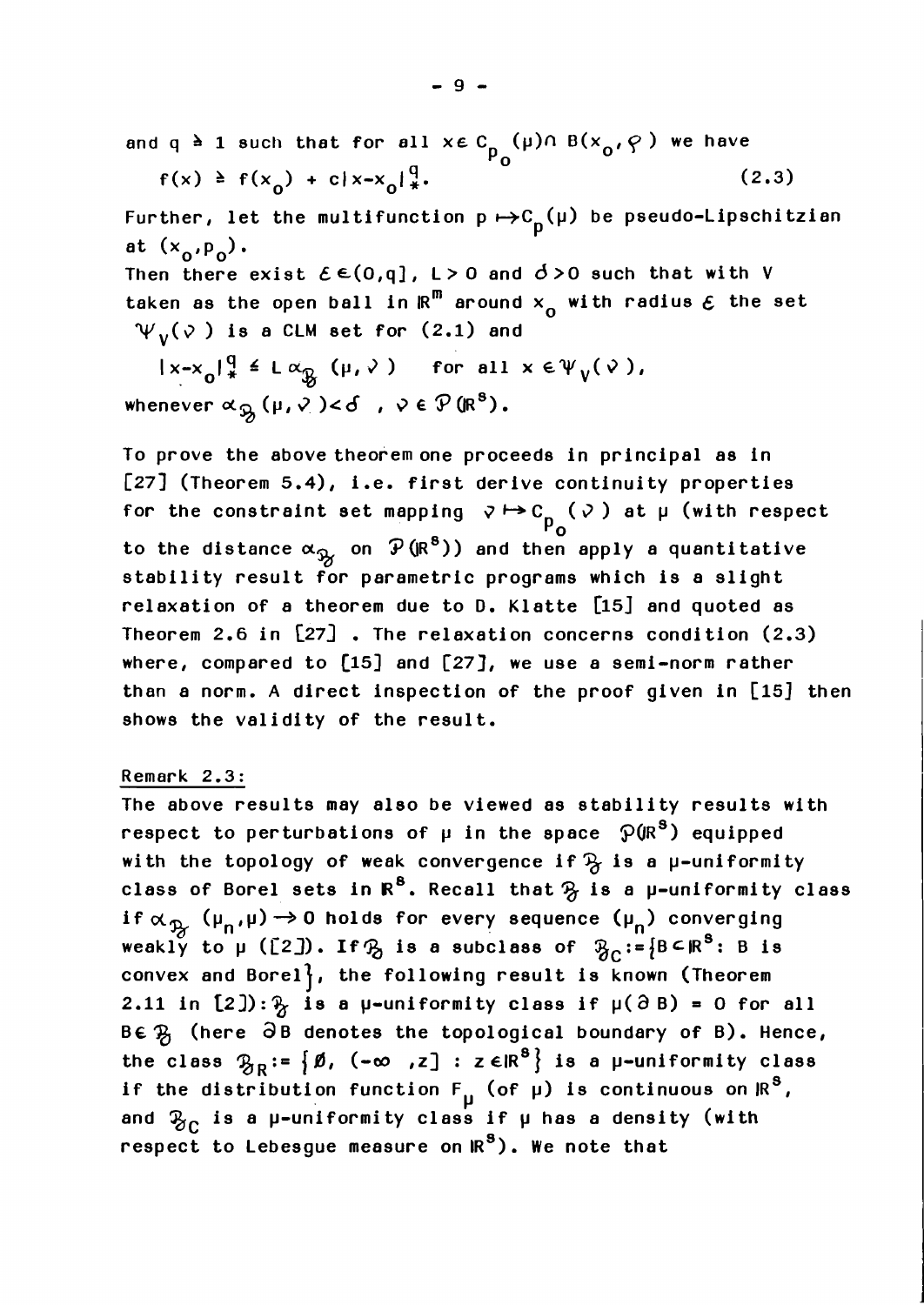$d_K(\mu, \nu) := \alpha \sup_{\mathcal{B}_R} (\mu, \nu) = \sup_{z \in \mathbb{R}^8} |F_{\mu}(z) - F_{\nu}(z)|$  is the so-called Kolmogorov distance on  $\mathcal{P}(\mathbb{R}^{\mathbf{S}})$ .

We now reveal conditions on the measure  $\mu$  and on the multifunction X to have the mapping  $p \mapsto C_p(\mu)$  pseudo-Lipschitzian  $p^{(n)}(p)$ at some point  $(x_{\alpha},p_{\alpha})\in \mathbb{R}^{m} \times [0,1]$ , thus arriving at stability results which are specifications of the Theorems 2.1 and 2.2. The first part of our analysis concerns the special case where the sets  $C_p(\mu)$  ( $p \in [0,1]$ ) are convex.

We say that  $\mu \in \mathcal{P}(\mathbb{R}^{\mathbf{S}})$  belongs to the class  $\mathcal{M}_{\mathbf{r}}$  (re[- $\infty$ , + $\infty$ )) if for all  $\lambda \in [0,1]$  and all Borel sets B<sub>1</sub>, B<sub>2</sub>CR<sup>8</sup>,

$$
\mu(\lambda B_1 + (1 - \lambda)B_2) \geq {\lambda [\mu(B_1)]^r + (1 - \lambda) [\mu(B_2)]^r}^{1/r}.
$$
 (2.4)

 $\mu(\lambda B_1 + (1-\lambda)B_2) \triangleq {\lambda[\mu(B_1)]^{\top} + (1-\lambda)[\mu(B_2)]^{\top}]^{\top}}^{\top}$ . (2.4)<br>Here  $\lambda B_1 + (1-\lambda)B_2 := {\lambda b_1 + (1-\lambda)b_2: b_1 \in B_1, i=1,2}$ . In the case  $r = 0$  and  $r = -\infty$  the right-hand side of (2.4) is interpreted by continuity as  $[\mu(B_1)]^{\lambda} [\mu(B_2)]^{1-\lambda}$  and  $min\{\mu(B_1), \mu(B_2)\}\;$  , respectively. The classes  $\mathcal{M}_r$  have been introduced and studied in [3], [17], [22]. Clearly, we have  $P^2 M_{r_0}$ ,  $-\omega \le r_1 \le r_2 < +\omega$ . Measures belonging to 2  $\mathcal{M}_{\mathbf{0}}$  ( $\mathcal{M}_{-\infty}$ ) are called logarithmic concave (quasi-concave).  $\mathcal{M}_{\Omega}$  was first and extensively studied by. Prékopa [17], [18]. It is known (cf. e.g. Theorem 1 in  $[22]$ ) that  $\mu$  belongs to  $M_{\text{r}}$  (re[- $\infty$ ,0]) if  $\mu$  has a density f<sub>11</sub> and f<sup>r/(1-rs)</sup> is convex  $(-\infty \le r < 0)$ , log  $f_{\text{H}}$  is concave  $(r=0)$ .

It is well-known that the (non-degenerate) multivariate normal, the multivariate beta, Dirichlet and Wishart, a special multivariate gamma, and the multivariate Pareto, t and F distributions (cf.  $[12]$ ) belong to  $\mathcal{M}_r$  for some  $r \le 0$  (see  $[3]$ ,  $[17]$ ,  $[18]$ ,  $[20]$ ).

For convex chance constraints we now have the following corollary to Theorem 2.1.

## Corollary 2.4:

Assume that in (2.1)  $\mu \in \mathcal{M}_r$  for some  $r \in (-\infty, 0]$ ,  $p_n \in (0,1)$ , X has closed convex graph and f is locally Lipschitzian. x has closed convex graph and f is locally Lipschitzian.<br>Let  $\{X^-(x): x \in \mathbb{R}^m\} \subseteq \mathcal{B}_C \subseteq \mathcal{B}_C$  and  $\bigcup_{z \in \mathbb{R}^8} X(z)$  be bounded. Assume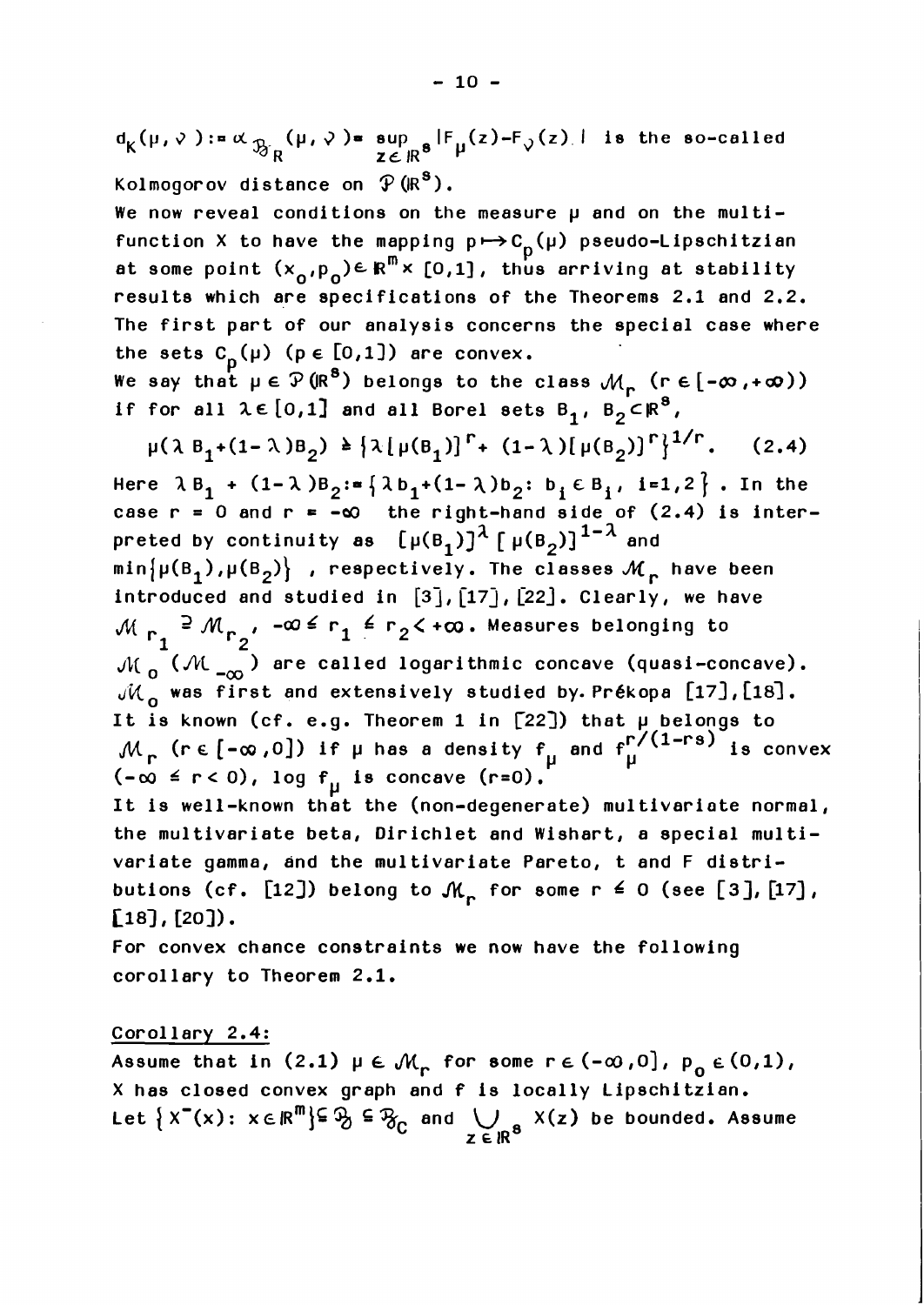that there exists  $\overline{x} \in \mathbb{R}^m$  such that  $\mu(x^-(\overline{x})) > p_{\alpha}$  (Slater condition). Then  $\psi$  is usc at  $\mu$  with respect to  $\alpha_{\mathcal{B}}$  on  $\mathcal{P}(\mathbb{R}^{\mathbb{S}})$  and there exist constants L > 0 and  $0$  > 0 such that  $\psi(\nu) \neq \emptyset$  and  $|\psi(\mu) - \psi(\nu)| \leq L \alpha_{\mathcal{B}}(\mu, \nu)$  whenever  $\alpha_{\mathcal{B}}(\mu, \nu) < \delta$ ,  $\nabla \in \mathcal{P}(\mathbb{R}^3)$ .

## Proof :

Since  $\mathcal{M}_{\Omega} \subseteq \mathcal{M}_{\Gamma}$  for each  $r \in (-\infty, 0)$ , we assume w.l.o.g. that  $r \in (-\infty, 0)$  and write  $(2.1)$  in the equivalent form

$$
\min\{f(x): x \in \mathbb{R}^m, \left[\mu(x^-(x))\right]^r \in p_0^r\}.
$$
 (2.5)

Since the constraint set of (2.5) is closed (see [27]) and bounded (according to the assumptions), we have that the set of global minimizers  $\Psi(\mu)$  to (2.5) is nonempty and that the assumptions in Theorem 2.1 concerning the CLM set may be fulassumptions in theorem 2.1 concerning the CLM set may be<br>filled with a bounded open set V  $\sum_{z \in \mathbb{R}^3}$  X(z) (hence the z∈R° mappings  $\psi$  and  $\psi_{\mathsf{v}}$ ,  $\varphi$  and  $\varphi_{\mathsf{v}}$  coincide). We define the function  $g(x)$ := $[\mu(x^-(x))]^{\Gamma}$  from  $\mathbb{R}^{\mathbb{m}}$  to  $(-\infty,\infty]$ and have for all  $x_1$ ,  $x_2 \in \mathbb{R}^m$  and  $\lambda \in [0,1]$  that  $q(\lambda x_1+(1-\lambda)x_2) = [u(x^-(\lambda x_1+(1-\lambda)x_2))]^T$ 

$$
\begin{aligned}\n&\leq \left[ \mu(\lambda x^{-}(x_1)+(1-\lambda)x^{-}(x_2)) \right]^n \\
&\leq \left[ \mu(\lambda x^{-}(x_1)+(1-\lambda)x^{-}(x_2)) \right]^n \\
&\leq \lambda \left[ \mu(x^{-}(x_1)) \right]^n + (1-\lambda) [\mu(x^{-}(x_2))]^n.\n\end{aligned}
$$

(Here we used in the first inequality that  $X$  has convex graph, and in the second that (2.4) is valid.) Hence g is convex and the multifunction  $\Gamma$  (from **R** to  $\mathbb{R}^m$ ) defined by  $\Gamma(t) := \{x \in \mathbb{R}^m : g(x) \leq t\}$  (t $\in \mathbb{R}$ ) has closed convex graph. Due to Theorem 2 in  $[23]$ ,  $\Gamma$  is pseudo-Lipschitzian at grapn. Due to ineorem 2 in [23], is pseudo-Lipscnitzian at<br>each (x<sub>o</sub>,t<sub>o</sub>) with x<sub>o</sub>E  $\Gamma$ (t<sub>o</sub>) and t<sub>o</sub> belonging to the interior each (x<sub>o</sub>,t<sub>o</sub>) with x<sub>o</sub>E | (t<sub>o</sub>) and t<sub>o</sub> belonging to the int<br>of {tElR:  $\Gamma$ (t) ≠ Ø} . Since g( $\bar{x}$ )< p $^{\Gamma}_{0}$ , p $^{\Gamma}_{0}$  is an interior of {tɛlR: $\Gamma$ (t) ≠ Ø} . Since g(x)∠ p', p' is an interior<br>point of {tɛlR: $\Gamma$ (t) ≠ Ø}. Therefore,  $\Gamma$  is pseudo-Lipschitzian point of  $\{E_{n+1}(t) \neq p\}$ . Herefore,  $r$  is pseudo-Lipschitzian<br>at  $(x_0, p_0^{\Gamma})$  for each  $x_0 \in \Gamma(p_0^{\Gamma})$ . In view of  $C_p(\mu) = \Gamma(p^{\Gamma})$ , this means that there exist positive constants L, **d** and a neighbourhood V of  $x_{\alpha} \in C_{n}$  (µ) such that Po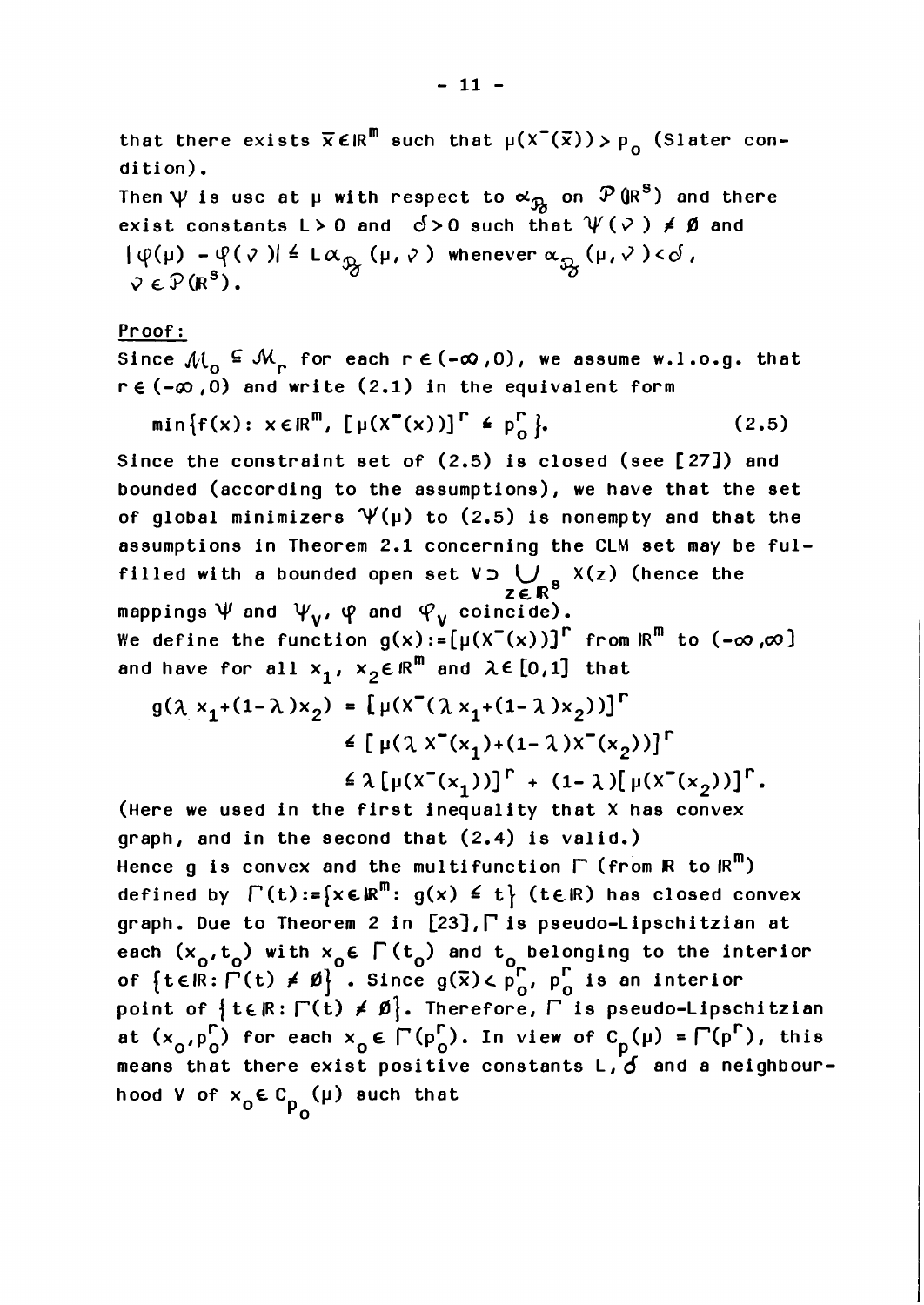$c_p(\mu) \cap v \subseteq c_{\widetilde{p}}(\mu) + L|p^r - \widetilde{p}^r|B_m$ 

whenever  $p^{\Gamma}$ ,  $\tilde{p}^{\Gamma} \in B(p_{0}^{\Gamma}, \tilde{d})$ . Since the function  $g \mapsto g^{\Gamma}$  is locally Lipschitzian for positive **<sup>5</sup>**, we obtain that the multifunction  $p \mapsto c_p(\mu)$  is pseudo-Lipschitzian at each  $(x_o, p_o)$ *<sup>E</sup>***C** (p) **x** lpol. The assertion now follows from Theorem 2.1. Po

The above corollary entends results obtained by Salinetti ([30), Corollary 3.2.2) and Wang ([35], Theorem 6). We remark that the Lipschitz modulus L in Corollary 2.4 can be estimated above provided that  $\boldsymbol{\delta}$  (which restricts  $\boldsymbol{\alpha}_{\text{f2}}(\mu,\nabla\lambda)$ ) is sufficiently small. According to [15] such a bound for L is given by  $L_{\mathbf{f}}(L_{\mathbf{C}}+1)$  where  $L_{\mathbf{f}}$  is the (local) Lipschitz modulus for f and L<sub>C</sub> the modulus we have for  $p \mapsto C_p(\mu)$  since it is pseudo-Lipschitzian (cf. the proofs of Prop. 5.3 and Th. 5.4 in  $[27]$ ). Starting from results of e.g. Robinson ( $[23]$ , Theorem 2) or Psheničnyi ( $[21]$ , Theorem 1.2, p. 100) a further estimation of  $L_{\cap}$  is possible. This would exploit the uniform compactness of the sets C<sub>p</sub>(µ) (p€ (0,1)) and explicit knowledge of the Slater point  $\bar{x}$ . Slater point

Remark 2.5:

Let, additionally to the assumptions of Corollary 2.4, there exist  $x_{o} \in C_{o}$  (µ) and  $c > 0$  such that  $P_{\rm O}$  $f(x) \ge f(x_0) + c |x-x_0|_*^{\frac{q}{*}}$  for all  $x \in C_0$  (µ), (2.6) Po where  $| \cdot |_{\ast}$  is a (non-trivial) semi-norm on  $\mathbb{R}^m$ . Then, using Theorem 2.2, we arrive at the following quantitative stability result for the global minimizers: There exist constants  $L>0$  and  $\delta>0$  such that

 $|x-x_0|^{\frac{q}{*}} \leq L \alpha_{\mathcal{D}_1}(\mu, \nu)$  for all  $x \in \Psi(\nu)$ whenever  $\alpha_{\mathfrak{R}}(\mu,\nu)$  < d,  $\nu \in \mathbb{P}(\mathbb{R}^s)$ .

We proceed with the non-convex case. Here we assume that the multifunction X is given by

$$
X(z) := \{ x \in X_0 : Ax \geq z \} \quad (z \in \mathbb{R}^8)
$$
 (2.7)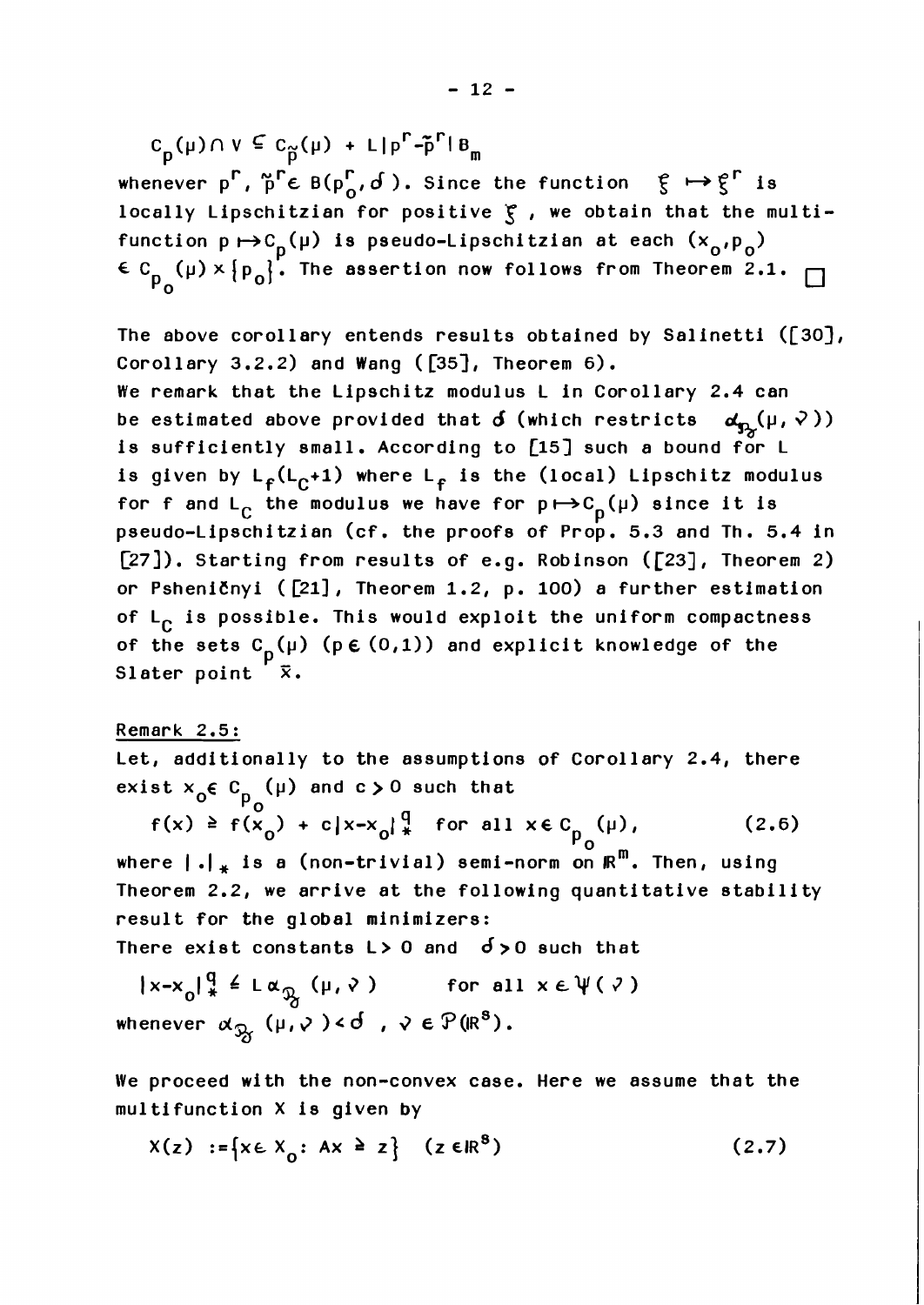where  $X_{o} \subseteq \mathbb{R}^{m}$  is a nonempty closed set and  $A \in L(\mathbb{R}^{m}, \mathbb{R}^{8})$ . Again, sufficient conditions are essential under which the multifunction  $p \mapsto C_{\overline{D}}(\mu)$  is pseudo-Lipschitzian at certain materiance.org  $p \leftrightarrow p_p$  is pecade exposite in as edicative in the points  $(x_o, p_o)$ . From the literature it is known that constraint qualifications are such sufficient conditions  $(cf.[24], [26])$ . As an example for results that can be derived in this way we present the following:

## Proposition 2.6:

Let the distribution function  $F_{\text{u}}$  of  $\mu \in \mathcal{P}(\mathbb{R}^3)$  be locally Lipschitzian,  $p_o \in (0,1)$ ,  $X_o$  be a closed set and  $X_o \in X_o$  such that  $F_{\mu}(Ax_{0}) \ge p_{0}$ . In case  $F_{\mu}(Ax_{0}) = p_{0}$  let further  $\hat{\sigma}$   $F_U(Ax_0) \cap N_X (x_0) = \emptyset$ , where  $\partial$  denotes the Clarke generalized 0 gradient of  $F_{\nu}^{\left(A\cdot\right)}$  and  $N_{X_{\Omega}}(x_{0})$  is the Clarke normal cone to  $x_0$  at  $x_0$  ([4]). Then the multifunction  $p \mapsto \{x \in X_o: F_u(Ax) \ge p\}$  is pseudo-Lipschitzian at  $(x_0, p_0)$ .

## Proof:

Define  $\Gamma(p):={x: p-F_{u}(Ax) \leq 0, (p,x)\in \mathbb{R} \times X_{0}}$ . According to Theorem 3.2 in [26] the multifunction  $\Gamma$  is pseudo-Lipschitzian at  $(x_{0}, p_{0})$  if the following holds:

If there are  $y, z \in \mathbb{R}$  such that y ≥ 0, y(p<sub>o</sub>-F<sub>µ</sub>(Ax<sub>o</sub>)) = 0 and<br>(0,z)∈ {y(x,1) + (x,0): -x ∈ ∂ F<sub>µ</sub>(Ax<sub>o</sub>),  $\tilde{x}$  ∈ N<sub>X<sub>o</sub></sub>(x<sub>o</sub>)<sup>}</sup> then  $y = z = 0$ .  $\mu \quad 0 \quad \gamma_0$ 

Now assume that in our situation the above did not hold. Then Now assume that in our situation the above did not hold. Th<br>there were  $y > 0$ ,  $\overline{x} \in \partial F_{\mu}(Ax_{0})$  and  $\overline{x} \in N_{X}(x_{0})$  such that<br> $-y\overline{x} + \overline{x} = 0$ . The last identity, however, implies  $\overline{x} \in N_{X}(x_{0})$ which contradicts  $\partial F_{\mu}(Ax_{0}) \cap N_{X_{0}}(x_{0}) = \emptyset$ .  $\Box$ 

Of course, making use of Proposition 2.6 hinges upon whether one is able to check the constraint qualification  $\partial F_{\mu} (Ax_{o}) \cap N_{X_{o}} (x_{o}) = \emptyset$ . In applications this may be a formidable task, especially when exploiting the result in its fullest generality.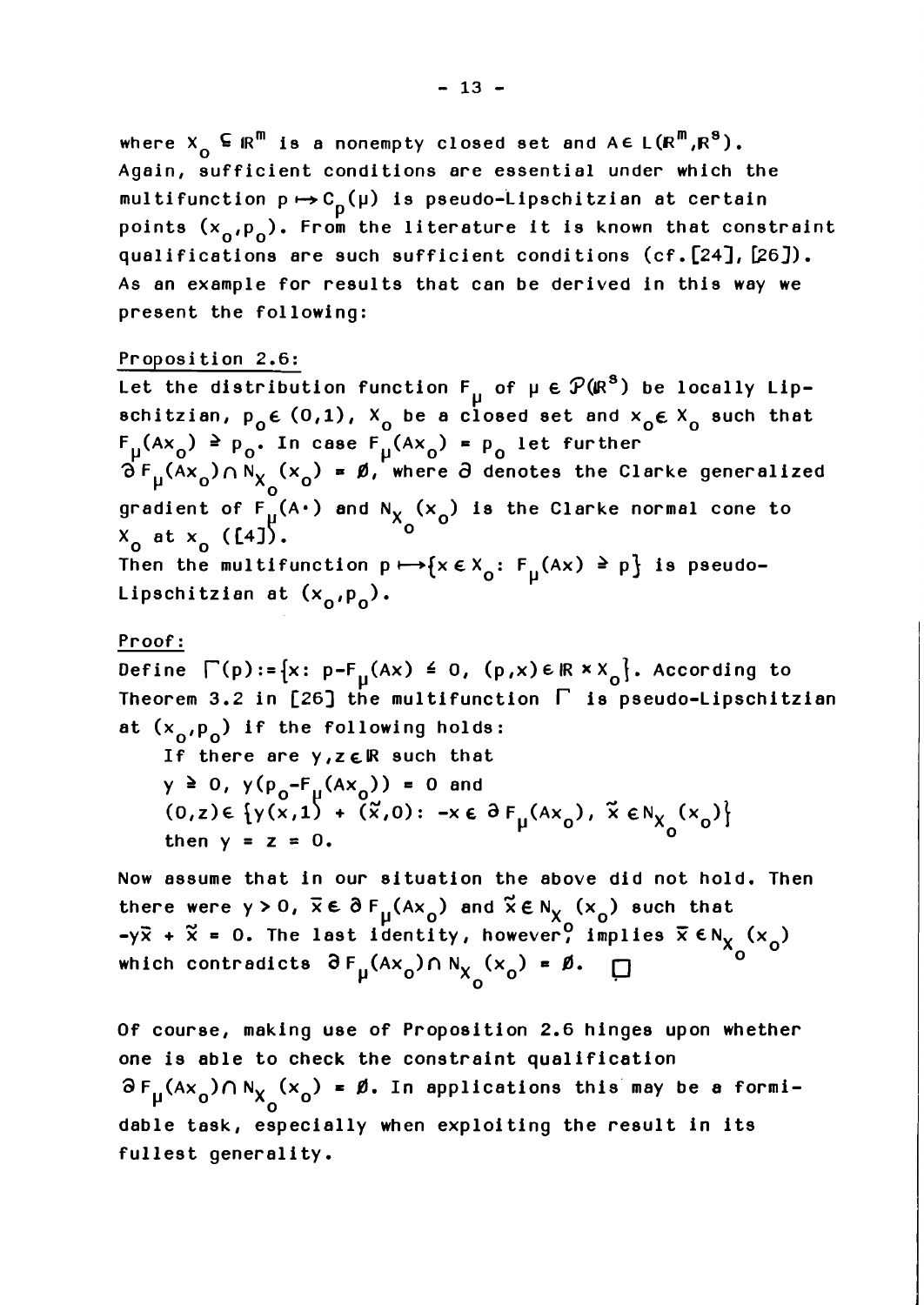Therefore, in the following we establish by an alternative way sufficient conditions which are easier to verify and similar to that given in [29].

## Corollary 2.7:

In (2.1) let  $\mu \in \mathcal{P}(\mathbb{R}^S)$  have a continuous distribution function  $F_{II}$ , further let  $p_{0} \in (0,1)$  and the multifunction X be given by  $(2.7)$  where the set  $X_0$  is convex and closed. Suppose there exists a bounded open set  $V\subset \mathbb{R}^m$  such that  $\Psi_{V}(\mu)$  is a CLM set for (2.1). For each  $x_{0} \in \Psi_{V}(\mu)$  with  $F_{\mu}(Ax_{0}) = p_{0}$  let there exist reals  $E_{0} > 0$  and  $c > 0$  such that for any  $x \in X_{0} \cap B(x_{0}, \mathcal{E}_{0})$  there exists  $\overline{x} \in X_{0}$  with the property

 $F_{\mu}$ (Ax+tA( $\bar{x}-x$ )) **a**  $F_{\mu}$ (Ax)+ct for all t  $\in$  [0,1]. (2.8)

Then  $\Psi_{\mathbf{v}}$  is upper semicontinuous at  $\mu$  with respect to the metric  $d_k$  on  $\mathcal{P}(\mathbb{R}^8)$  and there exist constants L> 0,  $6$ >0 such that  $\Psi_{V}(\gamma)$  is a CLM set for (2.1) and

 $|\varphi_v(\mu) - \varphi_v(\nu)| \leq L d_v(\mu, \nu)$ whenever  $d_K(\mu, \nu) < \delta$ ,  $\psi \in \mathcal{P}(IR^s)$ .

## Proof :

Once more we apply Theorem 2.1. We merely have to check whether the mapping  $p \mapsto C_p(\mu)$  is pseudo-Lipschitzian at each  $(x_{\alpha},p_{\alpha})\in \psi_{V}(\mu) \times \{p_{\alpha}\}.$ 

Let  $x_0 \in \psi_V(\mu)$  and consider at first the case where  $F_u(Ax_0) > p_0$ . Then there exists  $\sigma_0 > 0$  such that  $F_\mu(Ax_0) > p_0 + \sigma_0$  and due to the continuity of  $F_{\parallel}$  we have  $\epsilon_o$  o such that

$$
F_{\mu}(Ax) \triangleq p_{o} + \delta_{o} \quad \text{for all } x \in B(x_{o}, \varepsilon_{o}).
$$

Hence  $C_p(\mu) \cap B(x_0, \mathcal{E}_0) \subseteq C_{p+\sigma}(\mu)$  for each  $p \in (p_0 - \sigma_0, p_0]$  and each  $\delta^P \epsilon(0, \delta_o)$ . Therefore the multifunction  $p \mapsto c_p(\mu)$  is pseudo-Lipschitzian at  $(x_0,p_0)$ . Now let  $F_n(Ax_0) = p_0$ . Take  $\epsilon_{\alpha}$  > 0 and c > 0 according to the assumption and define  $\delta_0$  := c and L:= c<sup>-1</sup>. We will show that

 $C_p(\mu)$   $( \mu \otimes \mathbf{B}(\mathbf{x}_0, \mathcal{E}_0) \subseteq C_{p+\delta}(\mu) + \mathsf{L} \delta \mathbf{B}_m)$ 

for each  $p \in (p_{0} - \delta_{0}, p_{0})$  and each  $\delta \in (0, \delta_{0})$ , which yields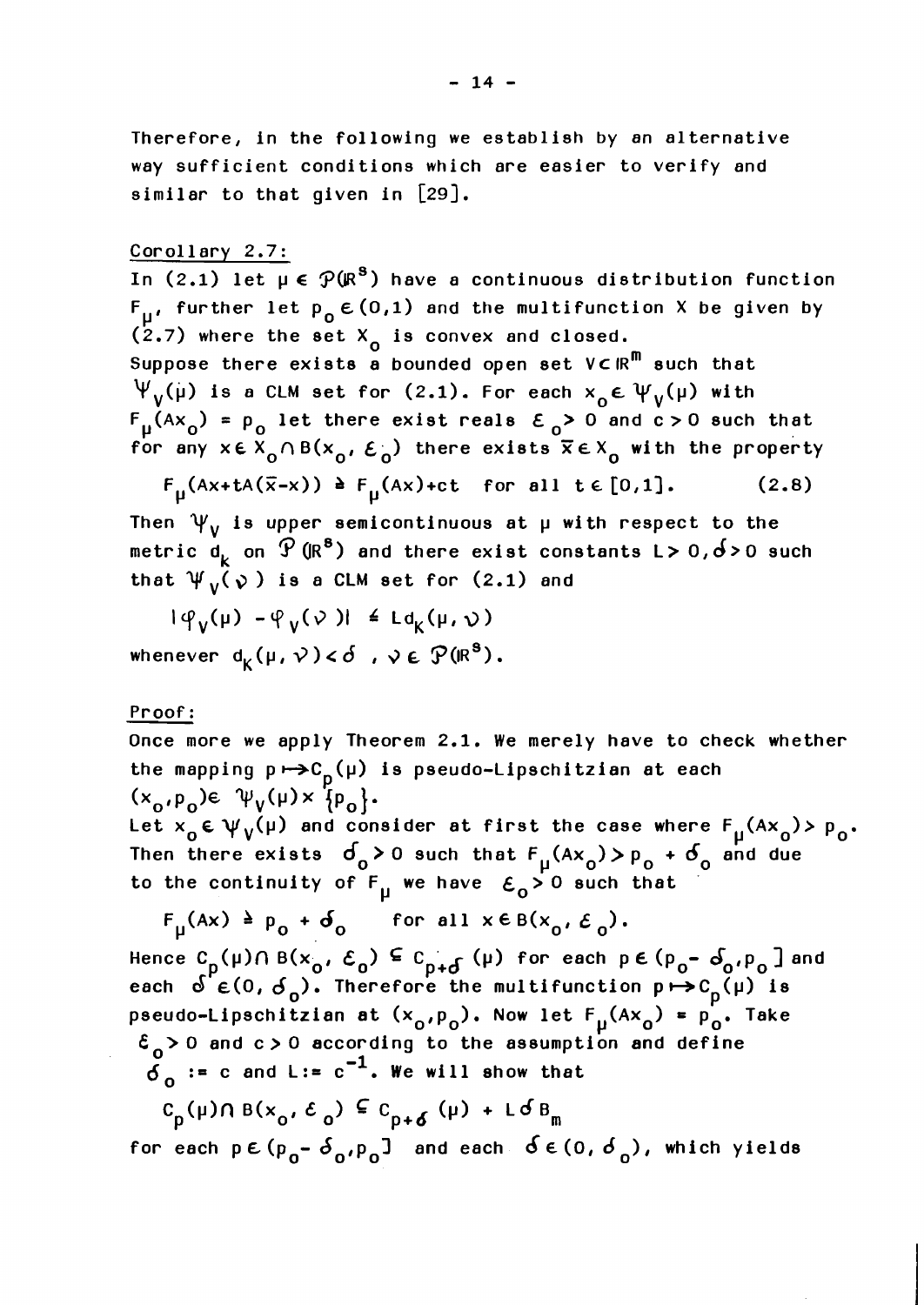the desired pseudo-Lipschi tzi an property.

Let p **∈**(p<sub>o</sub>- d<sub>o'</sub>p<sub>o</sub>], d ∈ (0, d<sub>o</sub>) be chosen arbitrarily and consider  $x \in C_0^{\sigma}(\mu) \cap B(x_0, \varepsilon_0)$ . Due to the assumption there exists  $\bar{x} \in X_0$  such that (2.8) holds. In view of the convexity of  $X_{0}$ , without loss of generality, it is possible to select this  $\bar{x}$  in a way such that we additionally have  $\|\bar{x}-x\| \leq 1$ . Consider  $y := x + \delta c^{-1}(\overline{x}-x) \in X_{\Omega}$ . Now

 $\|x-y\| \leq L\delta$  and  $F_{\mu}(Ay) = F_{\mu}(Ax + \delta c^{-1}A(\bar{x}-x)) \ge F_{\mu}(Ax) + c \delta c^{-1} \ge p + \delta$ .

Hence  $y \in C_{p+\delta}(\mu)$  and  $x \in C_{p+\delta}(\mu) + L \delta B_m$ . The assertion finally follows from Theorem 2.1.  $\Box$ 

Remark 2.8:

If F<sub>11</sub> is continuously differentiable at  $Ax_{0}$  then (2.8) implies the constraint qualification used in Proposition 2.6.

Remark 2.9: Corollary 2.7 is a generalization of Corollary 2.4 when X is given as in  $(2.7)$ . To see this suppose that  $\mu \in \mathcal{M}_{\mathbf{r}}$  for some r  $\boldsymbol{\epsilon}$  (- $\infty$  ,0] and assume that there exists  $\bar{x} \in X_0$  such that  $F_u(A\bar{x}) > p_0$  (Slater condition). Then the distribution function  $F_{\mu}$  is continuous, since  $\mu$  is absolutely continuous with respect to the Lebesgue measure on  $IR^{8}$  ([3]). Now let  $x_0 \in X_0$  such that  $F_{\mu}(Ax_0) = p_0$ . There exist  $\epsilon_0$  o and  $\delta_0$  o such that  $0 < p_0 - \delta_0 \leq F_{\mu}(Ax) \leq p_0 + \delta_0 < F_{\mu}(A\overline{x})$  for all  $x \in B(x_0, \varepsilon_0)$ . We are going to show that, with a suitable  $c > 0$ , condition (2.8) is fulfilled for any  $x \in X_0 \cap B(x_0, \varepsilon_0)$ . For this, let w.1.o.g. r< 0 and define a:=  $p_0 - \delta_0 > 0$  and  $b := [F_{\mu}(A\overline{x})]^{\Gamma} - (p_0 + \delta_0)^{\Gamma} < 0.$ We obtain for arbitrary  $t \in [0,1]$ :  $A^2 + P_0^ B_0^0$  or  $B^0$  and  $B^1 - L^1 \mu^{(A \times J)}$   $\rightarrow$   $(P_0^+$   $B_0^0)$   $\rightarrow$  0.<br>
We obtain for arbitrary  $t \in [0,1]$ :<br>  $F_{\mu}(Ax + tA(\overline{x}-x))^{\Gamma} \leq t F_{\mu}(\overline{A\overline{x}})^{\Gamma} + (1-t)F_{\mu}(Ax)^{\Gamma}$ <br>  $\leq a^{\Gamma} + t(F_{\mu}(\overline{A\overline{x}})^{\Gamma} - (p_{0} + d)^{\Gamma$ 

and therefore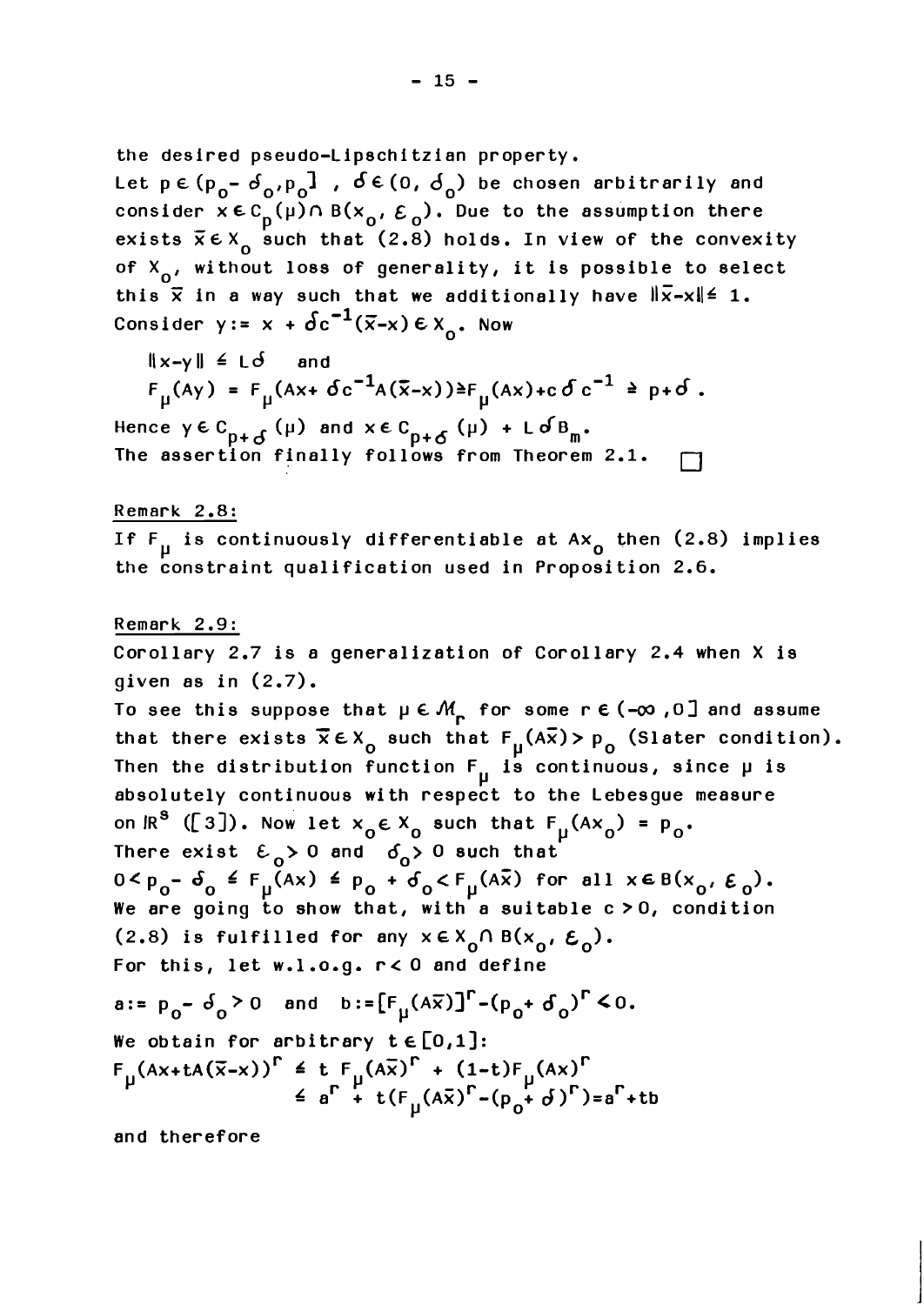$$
F_{\mu}(Ax + tA(\overline{x}-x)) \geq (a^{r}+tb)^{1/r}
$$
  
 $\geq a + tr^{-1}ba^{1-r}$  for all  $t \in [0, -a^{r}b^{-1}]$ .

The last inequality holds since the function  $g(t) := (a^{\Gamma} + tb)^{1/\Gamma}$ is convex for  $t \in [0, -a^{\Gamma}b^{-1}]$  and consequently

$$
g(t) \geq g(0) + g'(0)t \quad \text{for } t \in [0, -a^{\Gamma}b^{-1}].
$$

Taking finally into account that  $-a^{\Gamma}b^{-1} > 1$  we obtain (2.8) with c  $:= r^{-1} b a^{1-r}$ .

The following lemma is very useful when verifying the uniform growth condition (2.8). Its proof is essentially based on an idea that has already been developed in [29], Lemma 4.9.

Lemma 2.10:

Let  $\mu \in \mathcal{P}(\mathbb{R}^s)$ ,  $X_0$  be a closed convex set and fix some  $x_0 \in X_0$ . Assume that  $\mu$  has a density  $f_{\mu}$  and that there exist  $\Delta > 0$ ,  $Q > 0$  such that

$$
f_{\mathsf{u}}(z) \geq \Delta
$$
 for all  $z \in B(Ax_{0}, \varphi)$ .

Furthermore, assume that there exists  $\bar{x} \in X_{n}$  such that  $A\overline{x} \geq Ax_0$  and  $A\overline{x} \neq Ax_0$ . Then there exist  $\mathcal{E}_0 > 0$  and  $c > 0$  such that (2.8) holds for each  $x \in X_0 \cap B(x_0, \varepsilon_0)$ .

## Proof:

First one confirms that, without loss of generality, it is possible to suppose  $A\overline{x} \in B(Ax_0, q_1)$  and  $[A\overline{x}]_1 > [Ax_0]_1$ where  $\varphi_1: = \varphi/4$  and  $[z]_i$  denotes the i-th component of z  $\epsilon \mathbb{R}^8$ . Now we choose  $\epsilon_0$ > 0 such that on the one hand there exists  $\zeta \in \mathbb{R}$  such that  $[A\overline{x}]_1 > \zeta \geq [Ax]_1$  for all  $x \in B(x_0, \varepsilon_0)$ and on the other hand

max  $|\left[Ax\right]_i - \left[Ax_0\right]_i| \leq \varphi_1$  for all  $x \in B(x_0, \xi)$ i=1,..., Denote  $a:= [\Delta \overline{x}]_1 - \xi > 0$ . Then we have for arbitrary  $x \in X_{0} \cap B(x_{0}, \varepsilon_{0})$  and  $t \in [0,1]$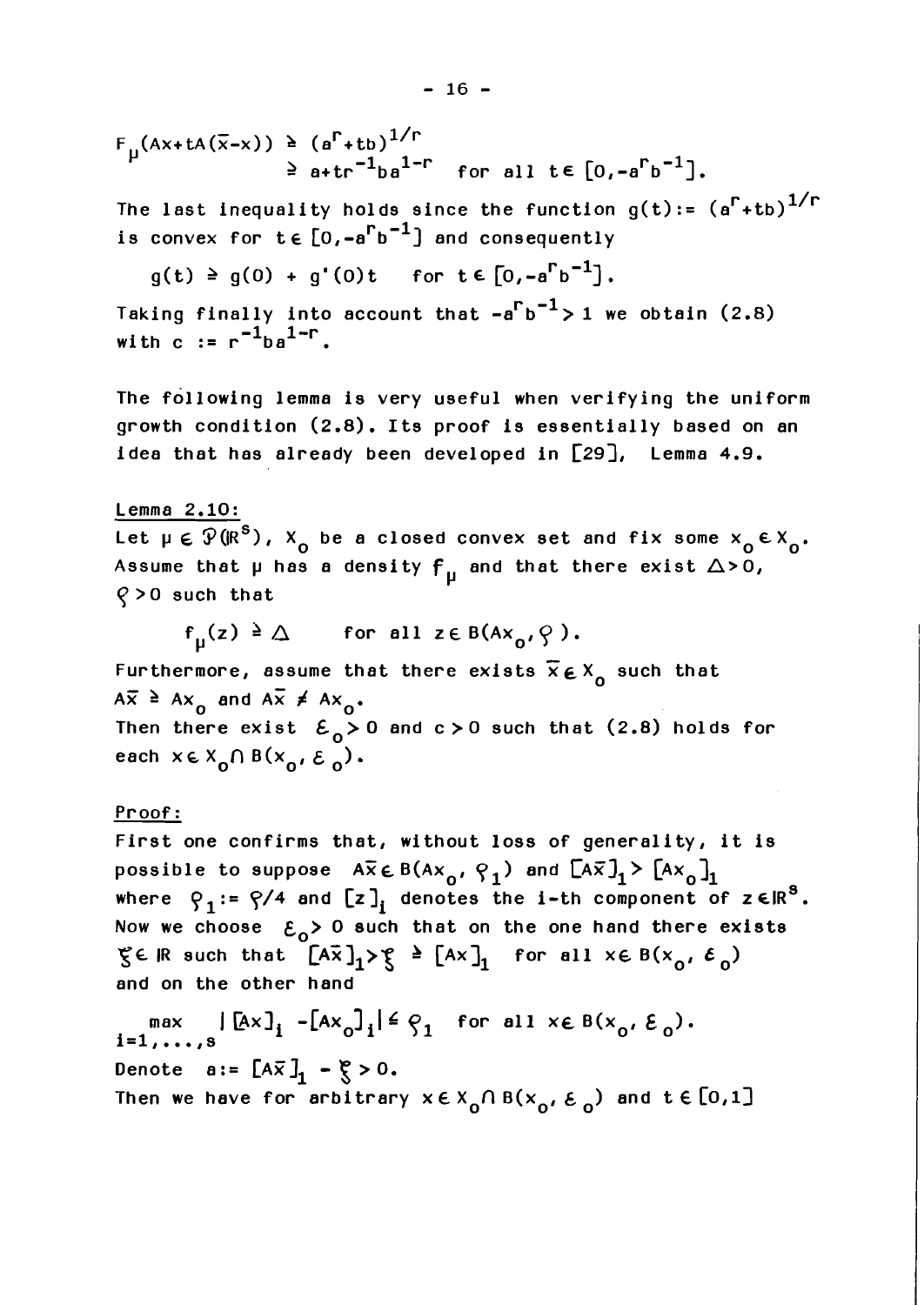$$
F_{\mu}(Ax + tA(\bar{x}-x)) - F_{\mu}(Ax) \ge \sum_{\begin{bmatrix} Ax \end{bmatrix}_{1} + t a \begin{bmatrix} Ax \end{bmatrix}_{2} \dots \int_{-\infty}^{x a} f_{\mu}(z_{1},...,z_{s}) dz_{s}...dz_{1}
$$
\n
$$
= \sum_{\begin{bmatrix} Ax \end{bmatrix}_{1} + t a \begin{bmatrix} Ax \end{bmatrix}_{2} - \hat{y}_{1} \begin{bmatrix} Ax \end{bmatrix}_{s} - \hat{y}_{1}
$$
\n
$$
\ge \int_{[Ax]_{1}}^{x a} f_{\mu}(z_{1},...,z_{s}) dz_{s}...dz_{1}
$$
\n
$$
= \sum_{\begin{bmatrix} Ax \end{bmatrix}_{1}}^{x a} f_{\mu}(x_{0}) - \sum_{\begin{bmatrix} Ax \end{bmatrix}_{2} - 2} \hat{y}_{1} \begin{bmatrix} Ax \end{bmatrix}_{s} - 2 \hat{y}_{1} + \sum_{\begin{bmatrix} Ax \end{bmatrix}_{s} - 2} \hat{y}_{1} + \sum_{\begin{bmatrix} Ax \end{bmatrix}_{s} - 2} \hat{y}_{1} + \sum_{\begin{bmatrix} Ax \end{bmatrix}_{s} - 2} \hat{y}_{1} + \sum_{\begin{bmatrix} Ax \end{bmatrix}_{s} - 2} \hat{y}_{1} + \sum_{\begin{bmatrix} Ax \end{bmatrix}_{s} - 2} \hat{y}_{1} + \sum_{\begin{bmatrix} Ax \end{bmatrix}_{s} - 2} \hat{y}_{1} + \sum_{\begin{bmatrix} Ax \end{bmatrix}_{s} - 2} \hat{y}_{1} + \sum_{\begin{bmatrix} Ax \end{bmatrix}_{s} - 2} \hat{y}_{1} + \sum_{\begin{bmatrix} Ax \end{bmatrix}_{s} - 2} \hat{y}_{1} + \sum_{\begin{bmatrix} Ax \end{bmatrix}_{s} - 2} \hat{y}_{1} + \sum_{\begin{bmatrix} Ax \end{bmatrix}_{s} - 2} \hat{y}_{1} + \sum_{\begin{bmatrix} Ax \end{bmatrix}_{s} - 2} \hat{y}_{1} + \sum_{\begin{bmatrix} Ax \end{bmatrix}_{s} - 2} \hat{y}_{1} + \sum_{\begin{bmatrix} Ax \end{bmatrix}_{s} - 2} \hat{y}_{1} +
$$

Hence, the desired result follows with c:=  $([A\overline{x}]_1 - \xi) \Delta \left(\frac{\rho}{4}\right)^{s-1} \cdot \Box$ 

We remark that Corollaries 2.4 and 2.7 also represent qualitative stability results with respect to weak convergence of probability measures. This is mainly due to the smoothness assumptions imposed on the measures which led to u-uniformity classes (cf. Remark 2.3). On the other hand, also without such smoothness assumptions conclusions from Theorem 2.1 may be drawn, as can be seen by the following remark where we deal with discrete distributions.

Remark 2.11:

Let  $\mu \in \overline{\mathcal{P}(R^s)}$  be a discrete measure with countable support, consider (2.1) with X given by (2.7). Let  $p_0 \in (0,1)$  be such that inf **1** ~,,(z)-p~I >O.

ZEIR' Then there exists a neighbourhood U of  $p_{o}$  such that C (µ) = C (µ) for all p  $\in \mathbb{U}$  and, consequently, the mapping  $P_{\mathbf{0}}$   $P_{\mathbf{0}}$  $p \mapsto c_{p}(\mu)$  is pseudo-Lipschitzian at each  $(x_{o}^{\prime}, p_{o}^{\prime})$  with  $x_0 \in C_p^{'}(\mu)$ .<br>If the objective in (2.1) is locally Lipschitzian and if there exists a bounded open set  $V\subseteq R^{m}$  such that  $\psi_{V}(\mu)$  is a CLM set for (2.1), we now obtain the stability assertions of Theorem 2.1 with respect to the Kolmogorov metric  $d_k$ .

In what follows we indicate the potential of our general results for the situation of unknown distribution  $\mu$ .

 $-17 -$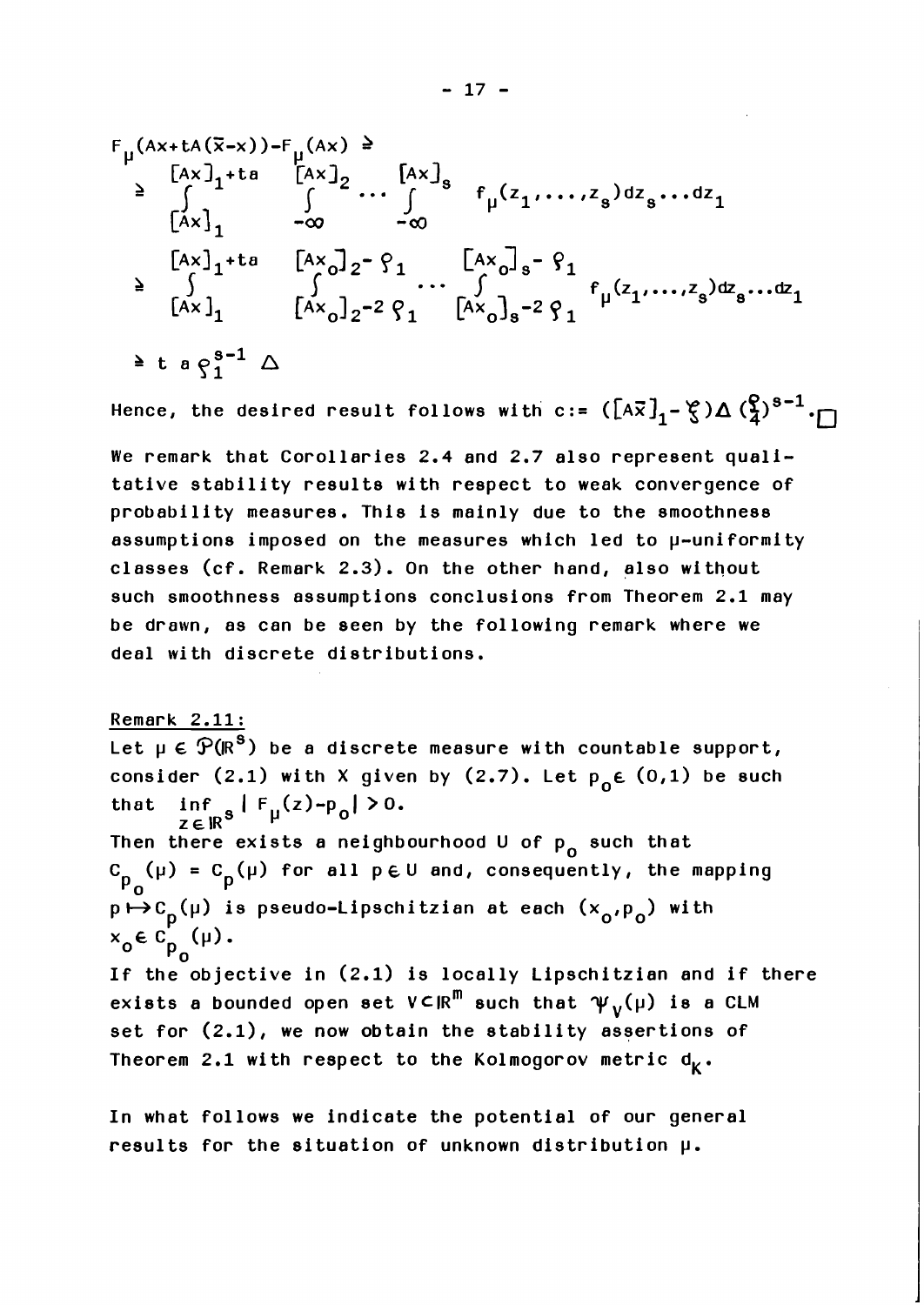Let  $\mathcal{E}_1, \mathcal{E}_2, \ldots$  be independent random variables on a probability space  $(\Omega, \mathcal{A}, P)$  with values in  $\mathbb{R}^S$  and common distribution  $\mu$ . Consider the empirical measure  $\mu_{n}$  which is given by

$$
\mu_n(\omega) := n^{-1} \sum_{i=1}^n \delta_{\xi_i(\omega)} \quad (\omega \in \Omega, n \in \mathbb{N}),
$$

where  $\delta_z \in \mathcal{F}(\mathbb{R}^s)$  denotes the measure with unit mass at  $z \in \mathbb{R}^s$ .

Then it is known that (see e.g. [8] and the references therein)  

$$
d_K(\mu_n(\omega), \mu) = O((\frac{\log \log n}{n})^{1/2})
$$
 P-almost surely (2.9)

and

$$
P(\lbrace \omega : d_K(\mu_n(\omega), \mu) > \mathcal{E} \rbrace) \triangleq c_1 \exp (-c_2 \mathcal{E}^2 n) \tag{2.10}
$$

where  $C_1 > 0$  and  $0 < C_2 < 2$  are some constants.

Inequality (2.10) often is referred to as Dvoretzky-Kiefer-Wolfowitz inequality.

Our quantitative stability results together with relation (2.9) now give rise to rates for the almost sure convergence of optimal values and optimal solutions if the unknown distribution p is estimated by empirical distributions.

Let us finally illustrate how to combine our Lipschitz (or H6lder) stability results with inequality (2.10). Suppose for instance you have a result of the type

 $|\varphi_{V}(\mu) - \varphi_{V}(\nu)| \leq L d_{K}(\mu, \nu)$  whenever  $d_{K}(\mu, \nu) < d$ (Corollary 2.7, Remark 2.11). Then we obtain

$$
P(\{\omega : |\varphi_V(\mu_n(\omega)) - \varphi_V(\mu)| > \varepsilon \})
$$
  
\$\le P(\{\omega : \varepsilon < L d\_K(\mu\_n(\omega), \mu)\}) + P(\{\omega : d\_K(\mu\_n(\omega), \mu) > \delta \})\$

and in view of (2.10) we can continue

$$
\leq 2C_1 \exp(-C_2(\min\{\frac{\varepsilon}{L},\delta\})^2 n).
$$

Following the above way, in principle, it is possible to derive corresponding estimates for optimal solutions or feasible sets. **In-** the latter case one then arrives at results which are in the spirit of Theorem 3 and Proposition 1 in  $[33]$ .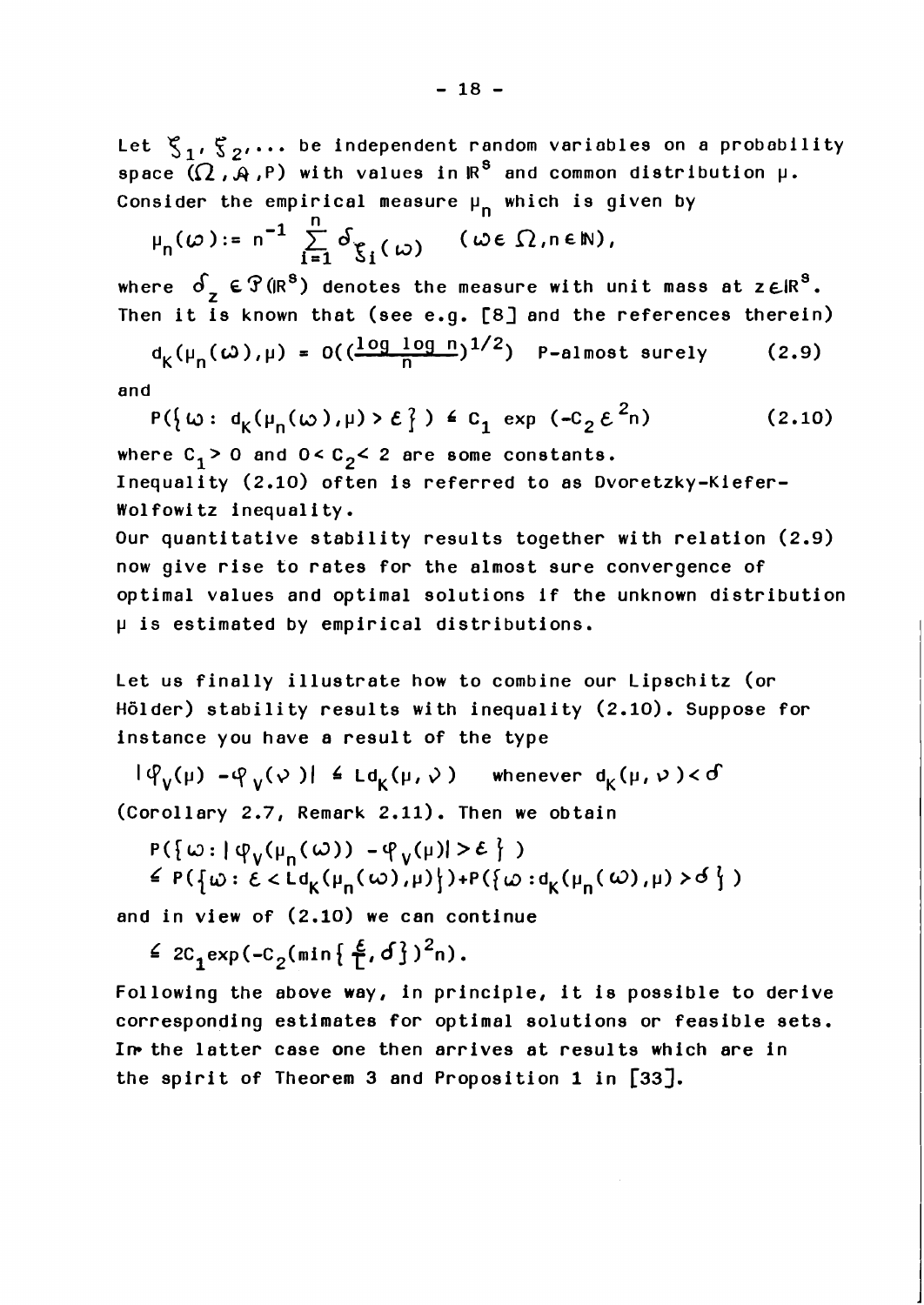#### 3. Conclusions

To ensure a certain level of reliability for solutions to optimization problems containing random data it has become an accepted approach to introduce probabilistic (or chance) constraints into the model. In applications, however, one is often faced with incomplete information on the underlying probability distributions. Therefore, applicable models should at least enjoy some kind of stability with respect to variations of the distributions involved. This gives rise to investigating distribution sensitivity of the models. Compared to earlier work  $([29] , [27] , [28])$  the present paper deals with more practicable models, and it gives sufficient conditions for (also quantitative) stability of optimal values and optimal solutions which are easier to verify. For a quite large class of distributions (Corollaries 2.4 and 2.7, Lemma 2.10, Remark 2.11) we obtain upper semicontinuity of the optimal-set-mapping and Lipschitz continuity of the optimal value function. Under more restrictive assumptions it is possible to quantify the upper semicontinuity of the optimal-set-mapping (Remark 2.5).

The material developed in Section 2 applies to a number of practical models which are known from the literature (the STABIL model [19], a flood control model [20], a model for water resources system planning **[6]).** 

For the load dispatch model presented in Section 1 we may derive the following conclusions:

If we assume that we have approached the true distribution of the demand with sufficient accuracy then the optimal production policies behave upper semicontinuous and the optimal costs are Lipschitz continuous if either:

- we know that the true distribution has **a** certain convexity property (cf. (2.4)) and there exists a Slater point (corollary 2.4)) or
- $-$  the true distribution is a discrete one (Remark 2.11), or
- the true distribution has a density which is uniformly bounded below by a positive number on some neighbourhood related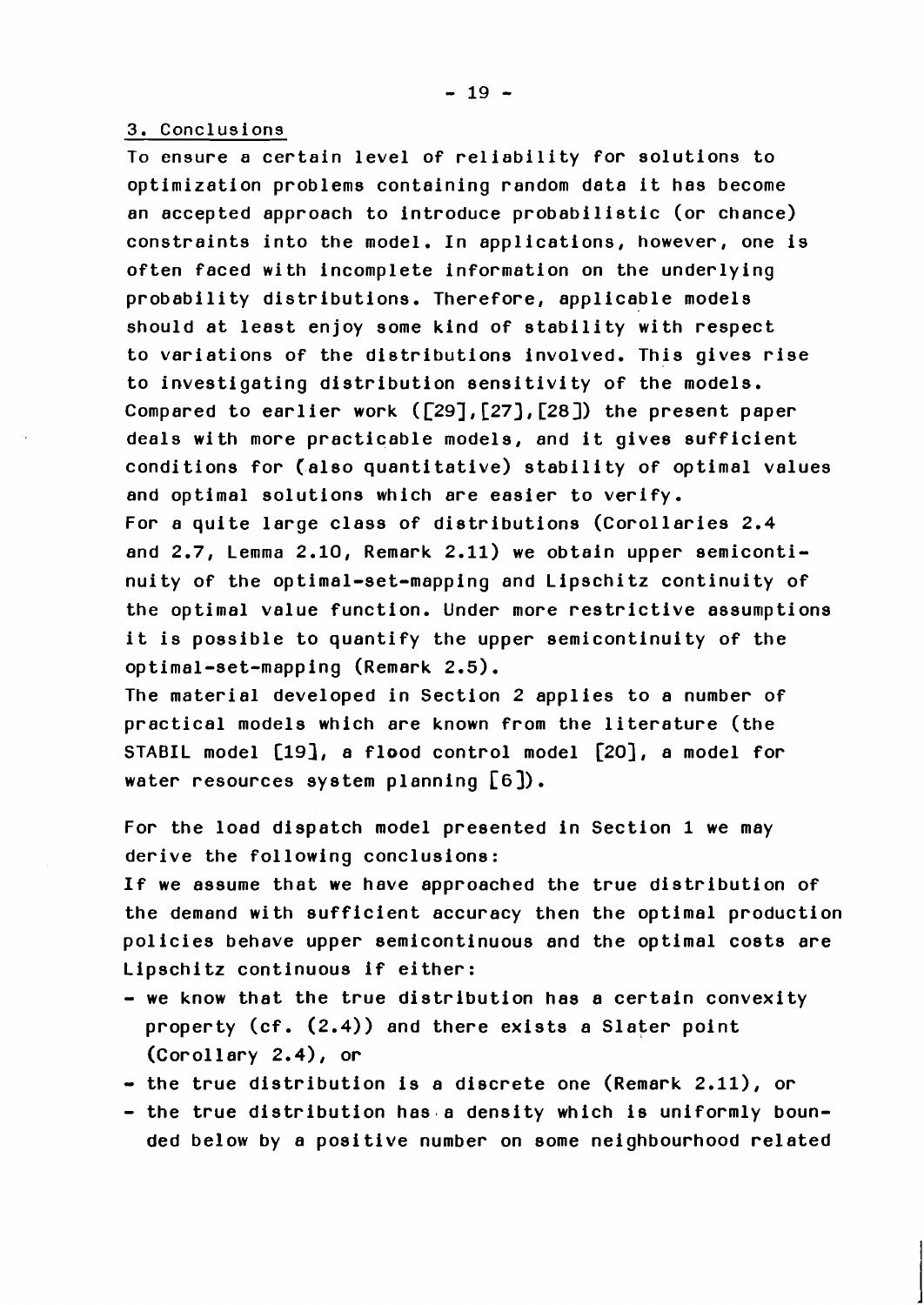to the set of optimal solutions and among the optimal policies (with respect to the true distribution) there is no one which exhausts the full generation capacity (see constraint (1.3)) (Corollary 2.7, Lemma 2.10). (In practice, the latter requirement on the optimal generation policy is always fulfilled, since, due to lower 'demand during the night, there is usually at least one power station which, during

at least one hour, does not work with maximum capacity.) An examination of the objective in the optimal-load-dispatch model'shows that is possible to fulfil condition (2.6) with q = 2 and  $\|x\|_* := \|y\|_2$  (here  $\| \cdot \|_2$  is the Euclidean norm on NK **R** ). Hence, in presence of the assumptions made in Corollary 2.4, Remark 2.5 applies, and we have Hölder continuity (with exponent 1/2) of the optimal generation policies in the thermal plants.

When the original distribution is estimated by empirical ones then the presented stability results together with the considerations at the end of Section 2 yield rates of convergence for optimal values and optimal solutions.

#### Acknowledgement:

We would like to thank Pave1 Kleinmann (formerly Humboldt-Universität Berlin) for his active cooperation in designing the presented load dispatch model and János Mayer (MTA SZTAKI Budapest) for letting us share his insights into energy optimization.

#### References :

- [I] B. Bank, **3.** Guddat, D. Klatte, B. Kummer and K. Tammer: Non-Linear Parametric Optimization, Akademie-Verlag, Berlin, 1982.
- **[2]** R.N. Bhattacharya and R. Range Rao: Normal Approximation and Asymptotic Expansions, Wiley, New York, 1976.
- [3] C. Borell. Convex set functions in d-space, Period. Math. Hungar. 6(1975), 111-136.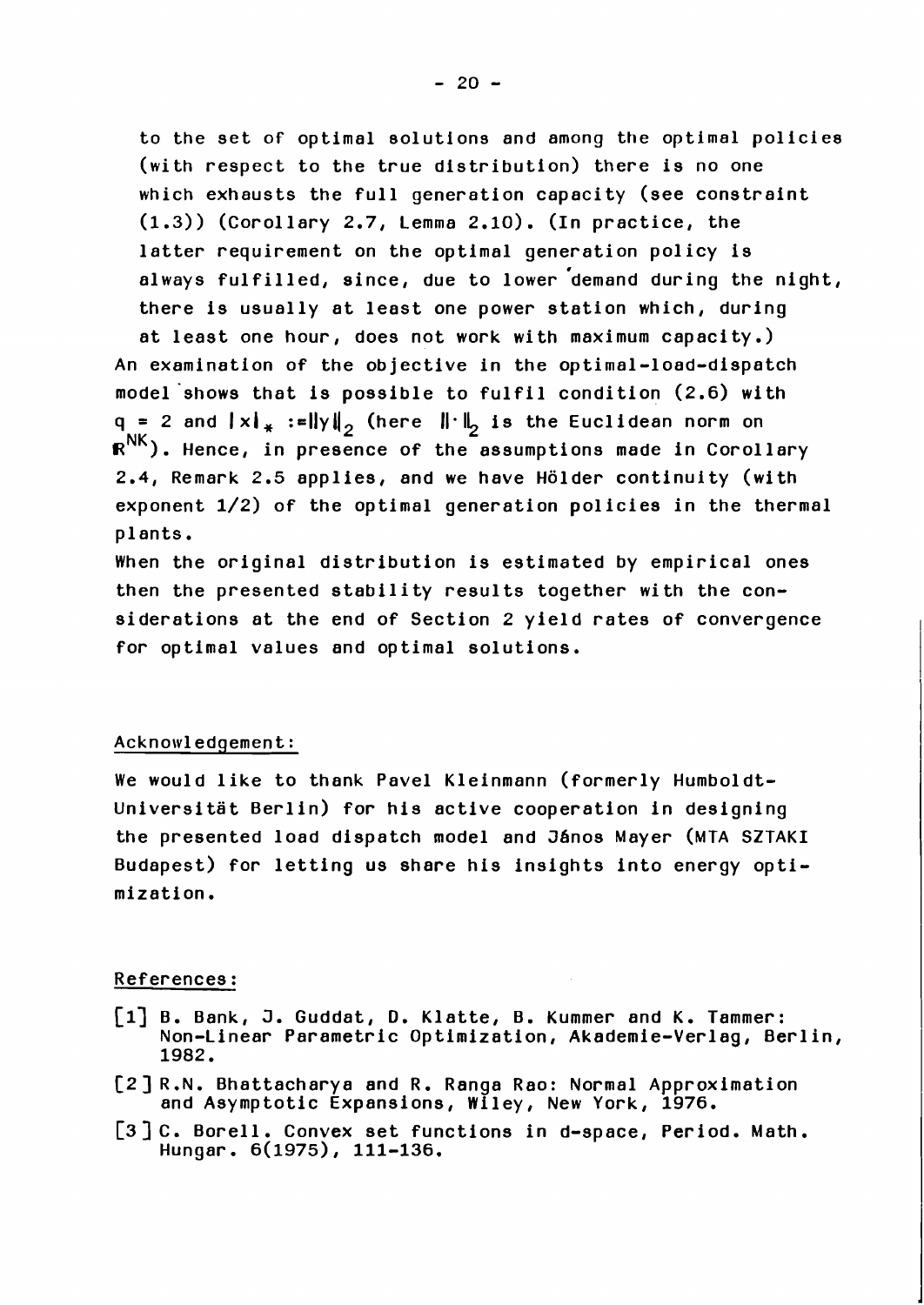- [4] F.H. Clarke: Optimization and Nonsmooth Analysis, Wiley,<br>New York, 1983.
- [5] J. Dupačová: Stability in stochastic programmingprobabilistic constraints, in: Stochastic Optimization, Lecture Notes in Control and Information Sciences Vol. 81, Springer-Verlag, Berlin, 1986, 314-325.
- [6] J. Dupačová, A. Gaivoronski, Z. Kos and T. Szántai: Stochastic programming in water resources system planning: A case study and a comparison of solution techniques,  $IIASA-Working-Paper WP-86-40$ , Laxenburg  $(Austria)$ , 1986.
- A.V. Fiacco: Introduction to Sensitivity and Stability 4nalysis in Nonlinear Programming, Academic Press, New York, London, 1983.
- P. Gaenssler and W. Stute: Empirical processes: A survey  $[8]$ of results for independent and identically distributed random variables, Ann. Probability  $7(1979)$ , 193-243.
- $\begin{bmatrix} 9 \end{bmatrix}$ R. Gonzalez and E. Rofman: Computational methods in schedulingoptimization, in: J.-B. Hiriart-Urruty (ed.), Fermat Days 85: Mathematics for Optimization, North-Holland, 1986, 135-155.
- $\lceil 10 \rceil$ R. Gonzalez and E. Rofman: On the computation of optimal control policies of energy production systems with random perturbations, manuscript, University of Rosario (Argen $tina)$  and INRIA (France), 1987.
- $[11]$ H.H. Happ : Optimal power dispatch - comprehensive survey, IEEE Transactions on Power Apparatus and Systems, Vol. PAS-96(1977) , 841-854.
- $\lceil 12 \rceil$ N.L. Johnson and S. Kotz: Distributions in Statistics: Continuous Multivariate Distributions, Wiley, New York, 1972.
- $\lceil 13 \rceil$ P. Kall: Stochastic Linear Programming, Springer-Verlag, Berlin, 1976.
- P. Kall: On approximations and stability in stochastic  $\lceil 14 \rceil$ programming, in: Parametric Optimization and Related programming, in: Parametric Optimization and Related<br>Topics (Eds. J. Guddat et al.), Akademie-Verlag, Berlin, 1987, 387-407.
- 0. Klatte: A note on quantitative stability results in  $\lceil 15 \rceil$ u. Klatte: A note on quantitative stability results in<br>nonlinear optimization, in: Proceedings of the 19. Jahrestagung 'Mathematische Optimierung' (ed. K. Lommatzsch), Humboldt-Univ. Berlin, Sekt. Mathematik, Seminarbericht Nr. 90, 1987, 77-86.
- $\lceil 16 \rceil$ E. Llndner and Hj. Wacker: Input parameters for the optimization of the system Partenstein: Forecasting of the influx, detmination of the efficiency function, in: [34], 286-320.
- [17] A. Prékopa: Logarithmic concave measures with applications to stochastic programming, Acta Sci. Math. 32(1971),301-316.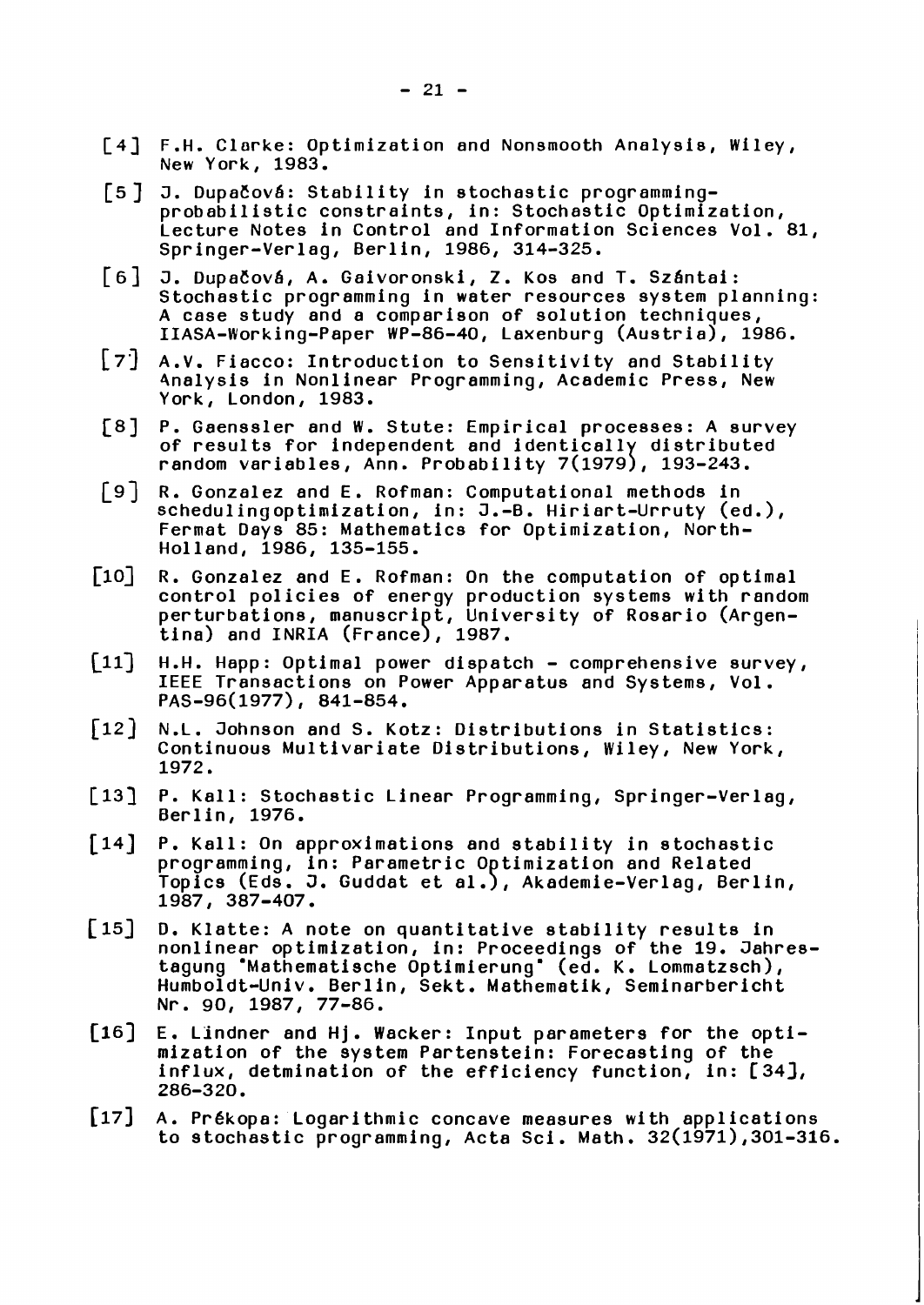- [18] A. Prékopa: Logarithmic concave measures and related topics, in: M.A.H. Dempster (Ed.), Stochastic Programming, Academic Press, London, 1980, 63-82. in: M.A.H. Dempster (Ed.), Stochastic Programming, Academ<br>Press, London, 1980, 63–82.<br>A. Prékopa, S. Ganczer, I. Deák and K. Patyi: The STABIL<br>stochastic programming model and its experimental applic*i*
- $\lceil 19 \rceil$ stochastic programming model and its experimental appIication to the electrical energy sector of the Hungarian economy, in: M.A.H. Dempster (Ed.), Stochastic Programming, Academic Press, London, 1980, 369-385..
- $\lceil 20 \rceil$ A. Prékopa and T. Szántai: Flood control reservoir system design using stochastic programming, Math. Progr. Study 9(1978), 138-151.
- [21] B.N. Psheničnyi: Convex Analysis and Extremal Problems (in Russian), Nauka, Moscow, 1980.
- $[22]$ Y. Rinott: On convexity of measures, Ann. Probability 4(1976), 1020-1026.
- $\lceil 23 \rceil$ S.M. Robinson: Regularity and stability for convex multivalued functions, Math. of Operations Res. 1(1976), 130-143.
- S.M. Robinson: Stability theory for systems of inequalities,  $\lceil 24 \rceil$ part 11: Differentiable nonlinear systems, SIAM J. Numer. Anal. 13(1976), 497-513.
- S.M. Robinson: Local epi-continui ty and local optimization, Math. Progr . 37(1987), 208-223.
- $\lceil 26 \rceil$ R.T. Rockafellar: Lipschitzian properties of multifunctions, Nonlinear Analysis 9(1985), 867-885.
- $\lceil 27 \rceil$ W. Römisch and R. Schultz: Distribution sensitivity in stochastic programming, Humboldt-Univ. Berlin, Sekt. Mathematik, Preprint Nr. 160 (1987) and submitted to Math. Progr.
- $\lceil 28 \rceil$ **\V.** Romisch and R. Schultz: On distribution sensitivity in chance constrained programming, in: Advances in Mathematical Optimization (Eds. J. Guddat et. a1 .), Akademie-Verlog, 1988, 161-168.
- $\lceil 29 \rceil$ W. Römisch and A. Wakolbinger: Obtaining convergence rates for approximations in stochastic programming, in: Parametric Optimization and Related Topics (Eds. J. Guddat et.al.), Akademie-Verlag, Berlin, 1987, 327-343.
- $\lceil 30 \rceil$ G. Salinetti : Approximations for chance-constrained programming problems, Stochastics 10(1983), 157-179.
- $\lceil 31 \rceil$ P.P.J. van den Bosch: Optimal static dispatch with linear, quadratic and non-linear functions of the fuel costs, IEEE Transactions on Power Apparatus and Systems, Vol. PAS-104  $(1985)$ , 3402-3408.
- $[32]$ P.P.J. van den Bosch and F.A. Lootsma: Scheduling of power generation via large-scale nonlinear optimization, **J.** Optim. Theory and Appl. 55(1987), 313-326.